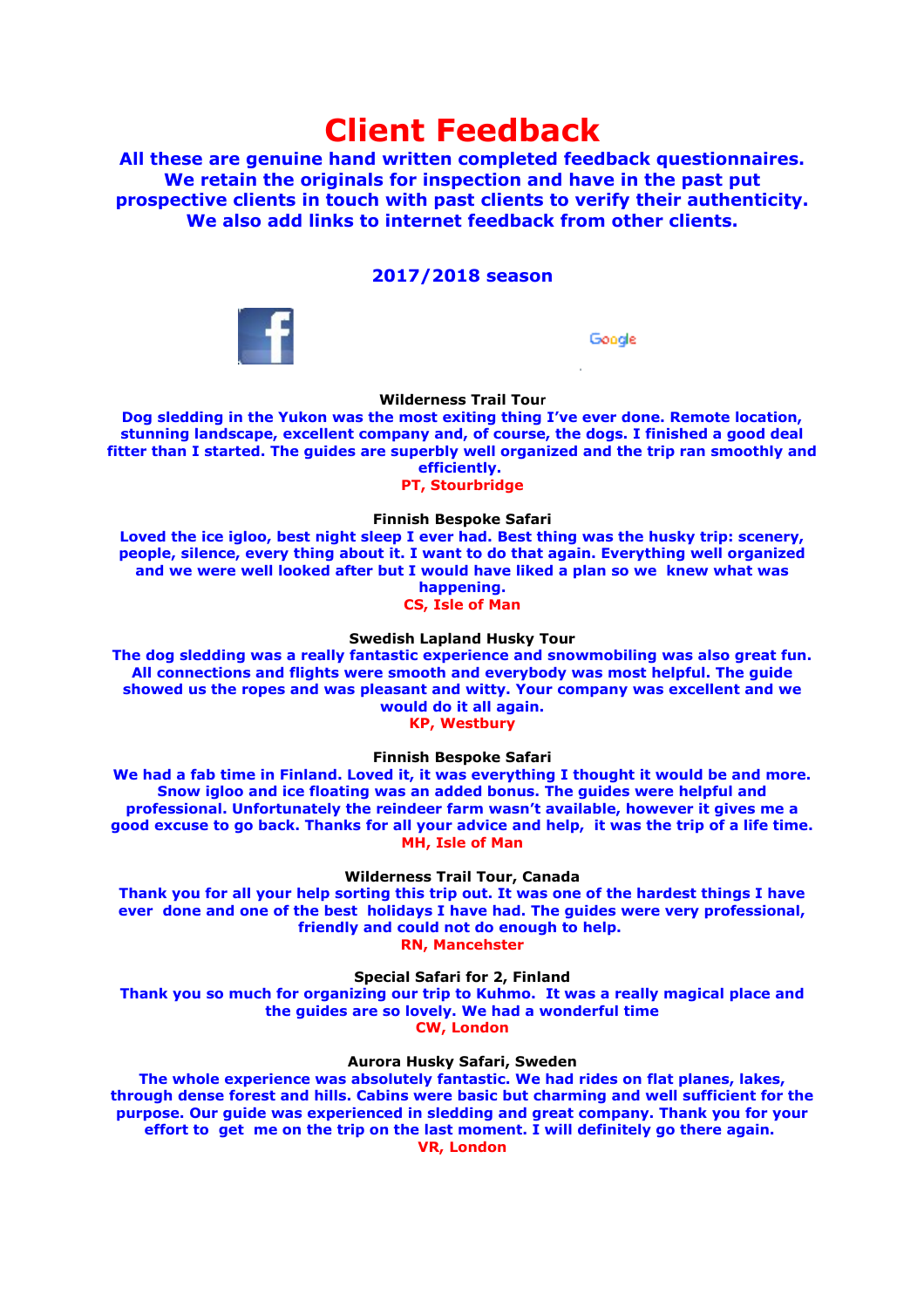#### **Swedish Lapland Husky Tour**

**Holiday was just amazing. We even saw the northern lights. Dogsledding was brilliant. Our guide was totally dedicated to his dogs, which were so friendly and well behaved. He took us on beautiful trails across frozen rivers and lakes. I expected more time with the dogs but am definitely interested in going on a husky trip next winter. (Abridged) SC, Twickenham**

#### **Finnish Lodge Safari**

**This was definitely the right trip for us. Many thanks for guiding us so well through what can seem like a huge selection of options. All the people here were very professional, helpful and charming. LB, Birkenhead**

#### **Finnish Mini Safari**

**Just a quick note to say that Isaac and I had a great time in Finland. Everything was well organized. The dog sled safari was great fun. We were in a small group made up of ourselves and another couple from the UK. Our guide Boris was excellent. The landscape was stunning. We also enjoyed the ski mobile day out. We were again fortunate as it was just the two of us and our guide. Obviously, some serious advantages going at the end of their season. There was still plenty of snow, the days were longer and the sun was out for most of the time. I have some wonderful photographs if you'd like to see them and use them. Once again, many thanks.**

**AM, Richmond**

**Arctic Lodge, Sweden We had an INCREDIBLE time and it was a perfect scene for me to propose to C!!! Thank you for your help! JL, London**

#### **Finnish Mini Safari Very much enjoyed our holiday and would recommend. AS, Derby**

#### **Snow Adventure Finland, Bespoke**

**We arrived home on …., knackered (from all our adventures) and sad to have left Finland. We had the most amazing week, and never have I had tears in my eyes leaving a place to go home after a holiday (not for a good few years….).** 

**We had a lot of 'first time' experiences, and have made a lot of happy memories. I still get a lump in my throat just thinking about it (think it was the Husky Safari and the wonderful dogs that got me all emotional, which we did Friday / Saturday, and was a fitting end to our trip).**

**The hotel could not have planned our week for us any better. We absolutely loved every minute of it!!**

**Thanks again for all your help and advice when planning this trip, and I will certainly recommend you to anyone considering this type of holiday. ST, Wingate**

#### **2016/2017**

#### **XC Skiing - Kuhmo**

**The guide was a good teacher but XC skiing is hard to learn as a complete beginner. Best thing was the scenery and skiing through the forest. It was a complete break from normal life somewhere remote and that is what we wanted. We need to be better at skiing, we were a little disappointed at our lack of competence. S & L W, Lewisham**

**Swedish Lapland Husky Tour Lovely dogs, fun sledding, great cabins, great communication from Wilderness Adventure, but poor communication in Sweden, not all as described. JG, Norwich**

#### **Special Adventure for 2**

**We liked the hotel on the lake in Kuhmo. Excellent guides, extremely knowledgeable about the region, habitat, flora and fauna. The dogs were beautiful and friendly. A & R V, Granada**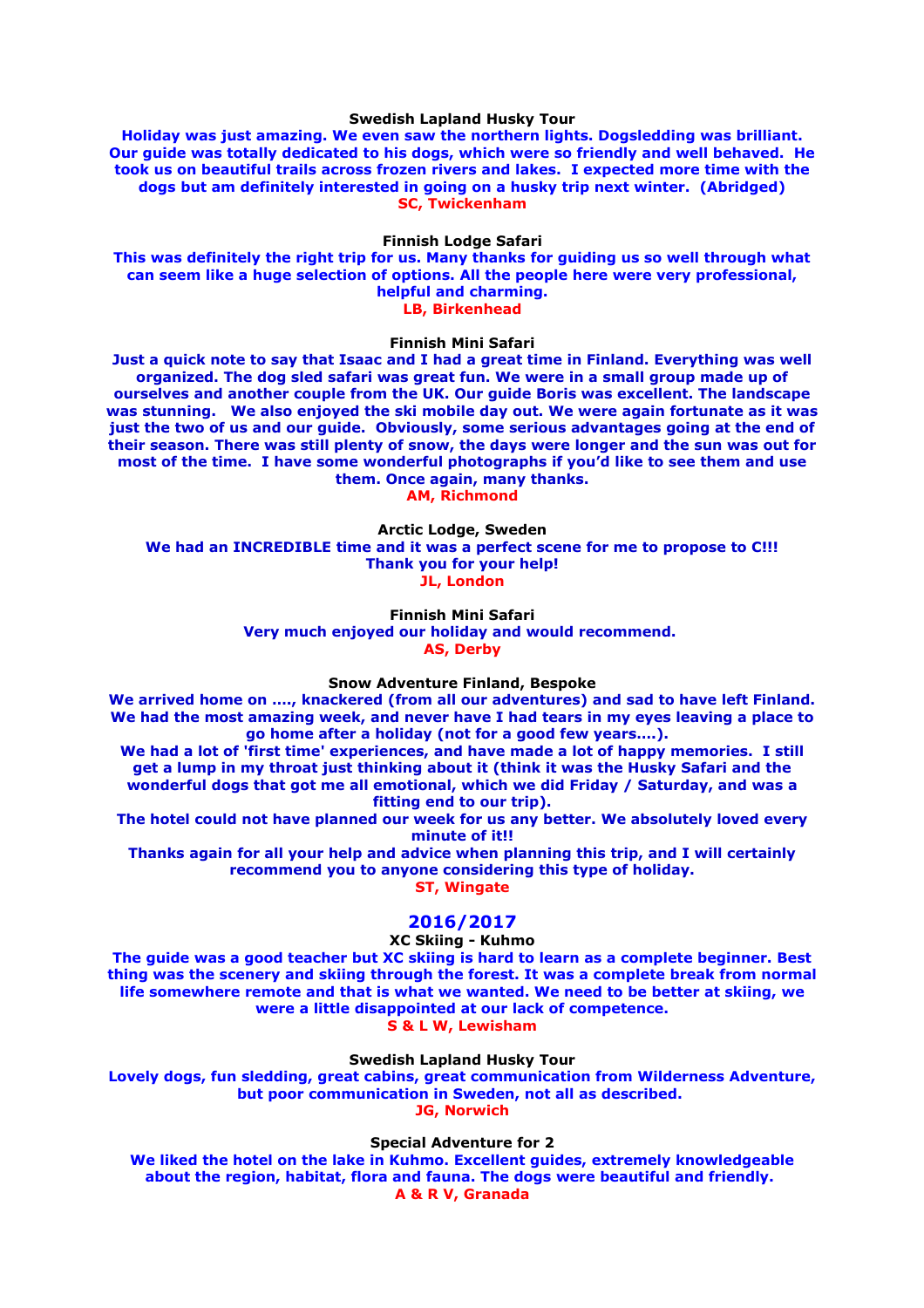**Husky Expedition Lapland**

**Fab place and good weather. Food at 2 night stay lodge was nowhere near as good as that provided by our guide. All very good thanks. JP, Conway**

**Special Safari for Two**

**Very friendly and capable host. Excellent airport transfer and travel to/from cabin. Best thing getting close to so many lovely, friendly huskies. NZ & MT, London**

**Aurora Husky Tour**

**Base camp could do with a sauna, otherwise great. Great all round experience. BD & CM, Bath**

**Aurora Husky Tour**

**Guide extremely patient & kind & friendly. Accommodation basic but fine, was what I was expecting. Best thing was the dogs and the dog sledding. It could be improved by more fruit and vegetables – there were none. Somewhere to have a wash – my hair got very dirty. Thank you for a wonderful holiday.** 

**AD, Devon**

**Wilderness Trail Tour**

**Best things were the dogs and the guides. The northern lights could have made an appearance!! Otherwise it was brilliant. SD, Manchester**

**Finnish Winter Adventure** 

**All guides and staff were exceptionally good, relaxed and helpful. Some of the main dishes were not at their best and a bit disappointing. Best thing was large range of activities and how they organized them. Could have provided some ideas/options for the free days. A huge thank you it was a brilliant memory making holiday. H family, Truro**

**Finnish Winter Adventure**

**Guides were very knowledge and proficient. Best thing was husky sledding. My family enjoyed snowmobiling. Finland is a lovely country- great to find out a little of their way of living. Could have been more information on snowmobiling- 60kmh was very challenging for a beginner.** 

**JB, Brighton**

**Winter Short Break**

**Cabin very basic, extremely small, not well equipped but clean. Best thing was the snowmobile. SL, Bristol**

**Swedish Lapland Husky Tour**

**Best thing was the trip from beginning to end. Travelling on the river and through the woods.**

**J & KJ, Jersey**

**Aurora Husky Tour**

**Both our guides were excellent. Best thing was the dogs and the guides. Improvement could be a hot drink when we arrived at main base, we were left in boot room/clothing storage for an hour and a half which is cold and damp. KS & JS, Leighton Buzzard**

**Lapland Husky Adventure**

**Loved the kitchen/dining area. Best things were scenery, lack of people, huskies, northern lights, accommodation, food, hosts and location. Worth putting alcohol hand wash on kit list post long drop! DB, Oxford**

> **Swedish Lapland Husky Tour Guides went out of their way to help. Good all round experience. SB, Cheltenham**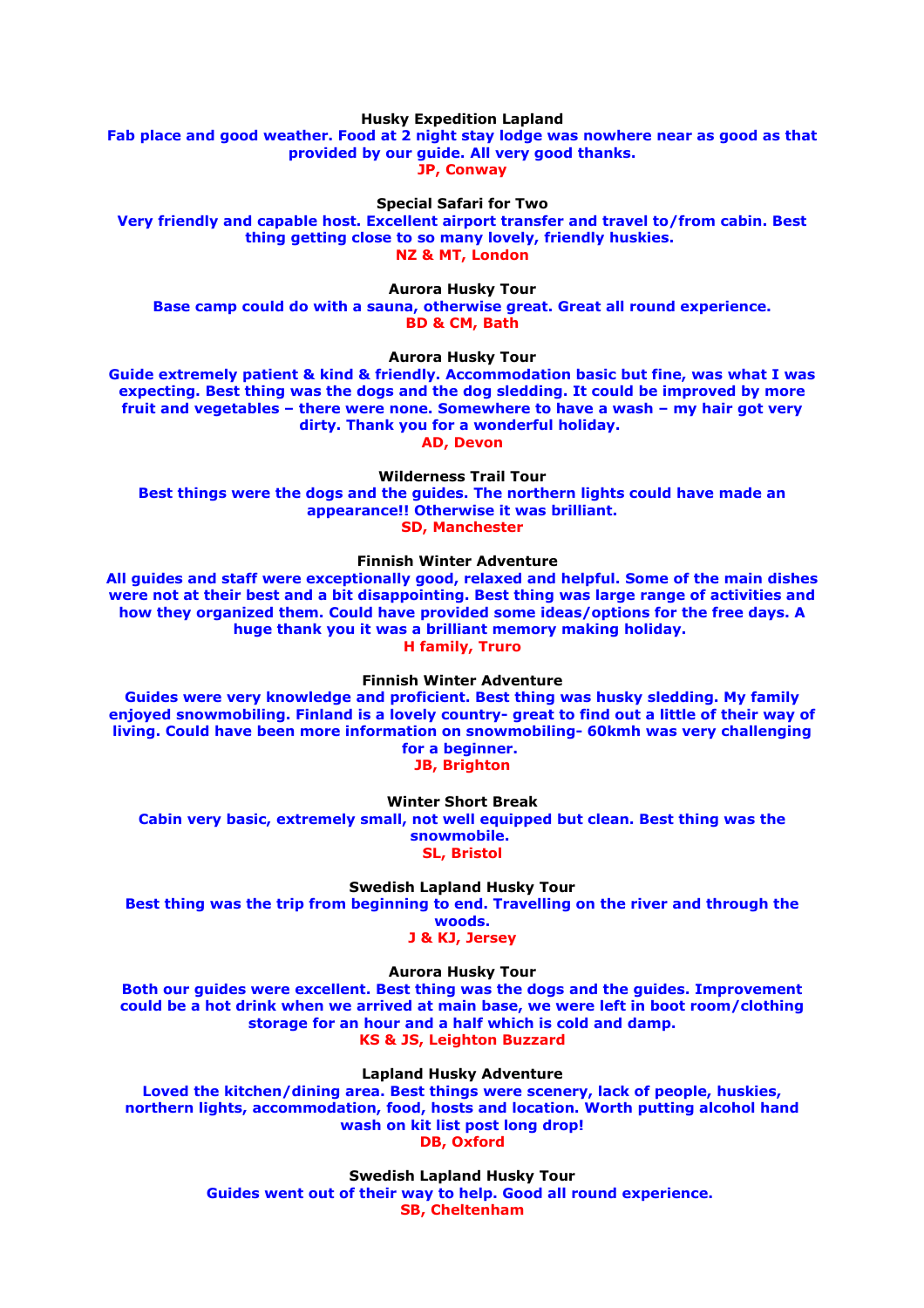**Winter Short Break**

**Husky guides very helpful, chatty, interested. Snowmobile guide did bare minimum, good English but no effort to engage in conversation. Taxi transfer was excellent. Lovely hotel. Food was great, very relaxed place. Best thing was the husky trip. Would definitely book a longer safari overnight trip next time. We saw the northern lights on the first night. CM, Stirling**

### **Swedish Lapland Mountain Tour**

**Dog teams not balanced at start, had to be adjusted, would expect guides to know dogs and make balanced teams from the start. Cabins are clean but basic and small, not a problem this was entirely expected and worth it for the pristine wilderness. Great trip but physically demanding. 6 dogs instead of 4 would mean much less time pushing and running behind the sledge. Best things were weather, northern lights, wilderness and scenery.**

**TM, Horsham**

**Husky Safari Lapland** 

**Wilderness cabins very good. Best things were the guide and the dogs. Would have been better not having to share accommodation on the first night. K & A G-K, Northwich**

**Aurora Husky Tour**

**Experience with the dogs, friendliness of the people, scenery, loved it. Guidance at kennels – very short staffed due to illness, I was happy to help. MP, Dundee**

**5 day Lapland Husky Adventure**

**We didn't change camps as expected but that was fine. Guide who looked after us at the camp was great, a real asset to the organization. Best things were husky sledding under fabulous skies and a spectacular aurora on our last night. We had a great time. SH & SP, Worcester**

**Special Safari for 2**

**Guides both superb and very knowledgeable. Hotel very good, cabin/lodge superb. Absolutely fabulous. Dogs were very friendly, guides superb and made us very welcome. They made my wife's birthday treat out of this world. It's perfect. P & F N, Morpeth**

# **2015/2016**

**Husky Safari in Lapland Excellent guide, very capable and resourceful. Cabins basic but functional, cosy and well serviced. Best things were the dogs and simple way of life for 5 days.**

**TK**

**Special Adventure for Two Guides were both great, locals helpful and cabin was superb.**

**PW**

**Swedish Lapland Teepee Mountain Expedition**

**Well organised, guide was great, food was excellent, sauna was brilliant. Transport better than we had expected for the style of holiday. Lots of sunshine though very cold nights sleeping bags not quite good enough for -25 nights. K & AB**

**Husky Adventure Week**

**The cabin was a real treat. Beautiful location and fantastic scenes. Smoke sauna was great, should have been more often. Best thing was the dogs. HB & GL**

**Husky Adventure**

**Guide really patient and helpful. Loved the lodge and slept in igloo one night; cabin was great but hot upstairs. Think we will definitely go again. R & R M**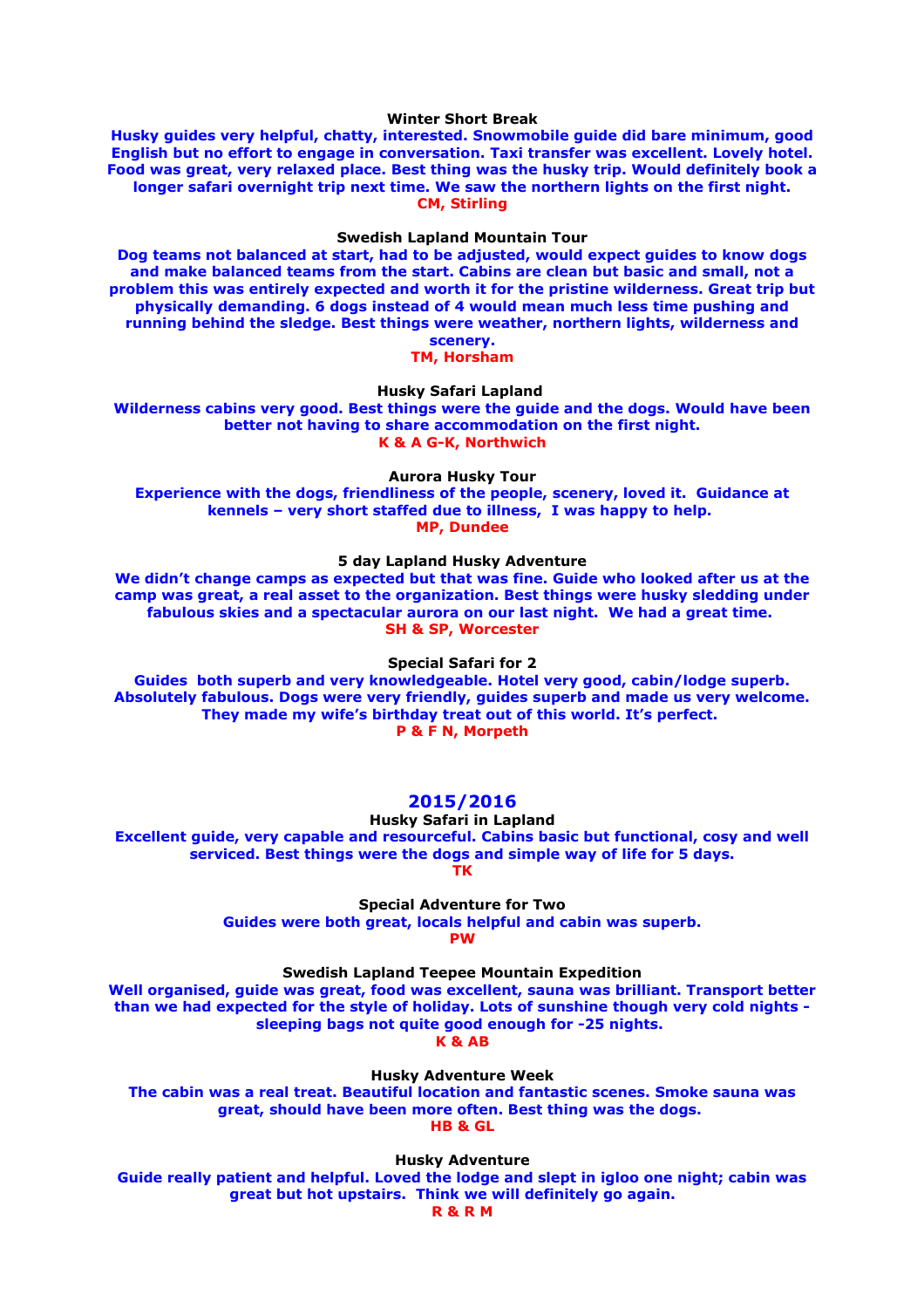**Swedish Lapland Husky Tour**

**Guide was fantastic, good company, and wasn't fazed when we got cold feet (built fire to warm them) and made the trip very enjoyable. Stayed 1 night at the kennel and 2 at a cabin by a lake, very cosy, a proper escape to the wilderness. Absolutely incredible on all fronts.** 

**SW & NT**

**Special Adventure for Two**

**Seemed perfect to us. We were picked up by car at the hotel 1st day, dropped off by sledge at the end. Your kit list was very useful indeed.** 

**J & C**

**Husky Adventure The dogs were so well looked after, tame, affectionate. We loved it. Thank you. P & R S**

**5 Day Lapland Husky Adventure**

**Hotel very comfortable. Guides made the experience wonderful, very efficient. Dogs, scenery, new friends, hospitality… everything was wonderful. Thank you for making the whole process so easy.**

**L & A P**

**Aurora Husky Tour**

**Guide was top notch, very impressed with him. The 2 camps we experienced were simple and basic and appropriate for our wilderness trip. The whole trip was excellent and seeing the northern lights was the icing on the cake. We had an amazing and exhilarating experience.** 

**JP**

**Swedish Lapland Husky Tour**

**Guide was amazing, so much energy and enthusiasm. It was lovely being away from all signs of civilization. We were so hands on with the dogs, had so much fun driving the sledges ourselves. The lodge was warm and comfortable enough despite no electricity, running water and indoor toilets. You have to forgo some of the comforts normally enjoyed, but it's a far better experience because of it.** 

**AD**

**Winter Adventure Lapland - New Year**

**Excellent guides, went the extra mile. Excellent clothing provided. Wilderness hut not basic – electricity and inside toilet. Great international group. Lots of little extras like fireworks and champagne for new year. Overall great holiday thanks. SO**

**Finnish Adventure Safari**

**The guide was excellent, friendly and helpful, including kindness and engagement with Tom aged 8. We had a magical, wonderful time. Many thanks for your help in arranging the trip, we'll be back!**

**JB**

**Swedish Multi-Activity**

**The guide was fantastic and made us feel welcome, very helpful and worked hard to make our trip really memorable. Cabins at kennels were overstretched, never ready when we returned. Wilderness cabins very basic but beautiful. Saw northern lights two nights running. Our daughter absolutely loved it, but small improvements in catering and accommodation would make a big difference.** 

**SC**

**15 Day Husky Adventure Tour**

**The owners and staff couldn't do enough to help, they were simply amazing. PE-J**

**Special Adventure for Two**

**Guides were amazing, trip of a lifetime. Hotel was great, friendly, food was fab. Staying at the guides cabin was like staying with friends.**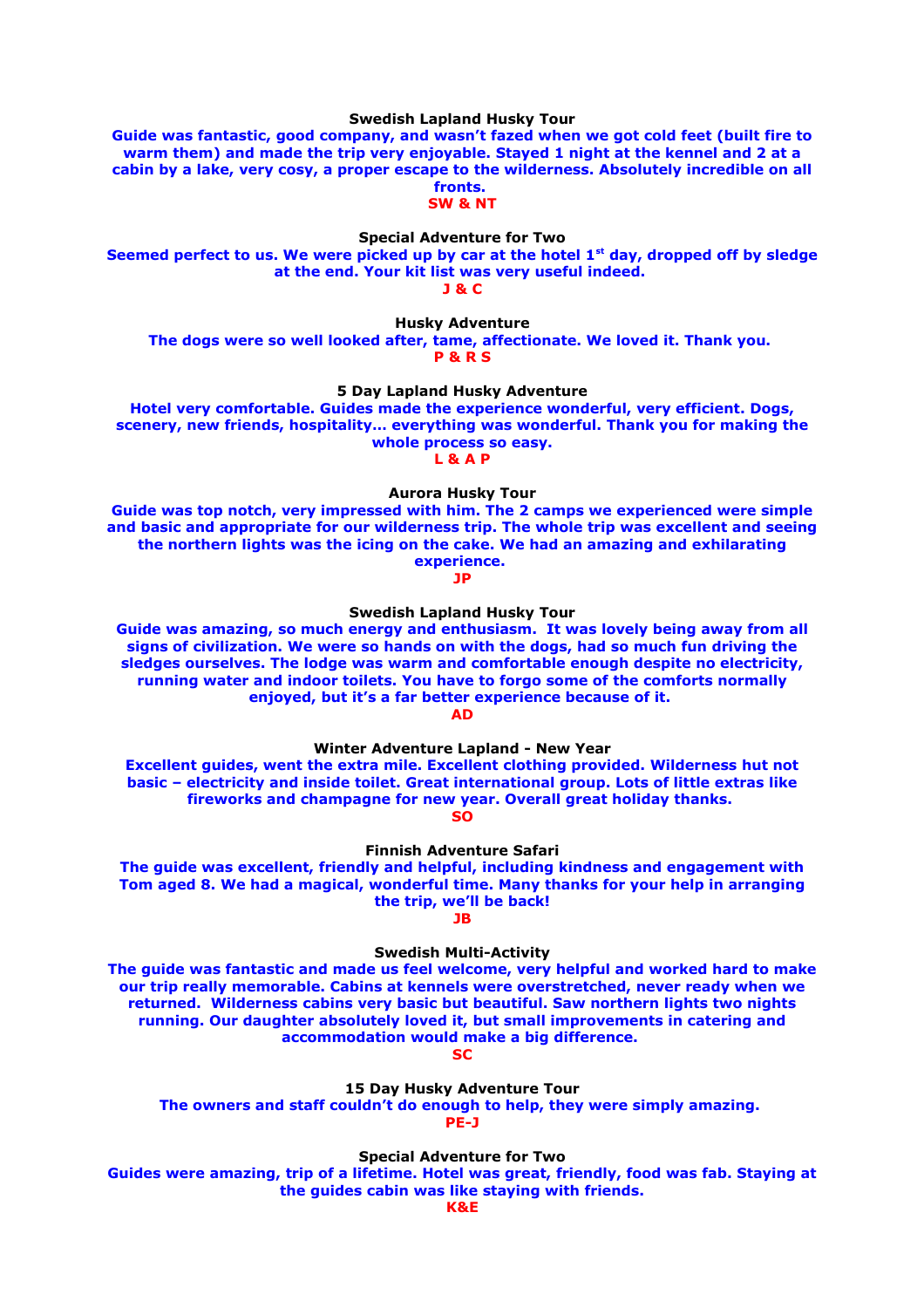### **5 Day Lapland Husky Adventure**

**Had a wonderful time, it was more challenging than the Sweden trip, but all the more enjoyable for that. The weather was clear but much colder, down to -30. Could be improvement in clothes - gloves and inserts did not fit.** 

**TL**

# **Special Adventure for Two**

**Fantastic guides and huts were looked after very well and they made sure we had a wonderful and unforgettable experience. The scenery and being in the wilderness was incredible. VM**

#### **Aurora Husky Tour**

**The guide's love and knowledge of the dogs is outstanding, has a constant smile on her face, this helped make the trip an enjoyable experience. Preferred staying in the cabins and camps as this gave more of a feel of being in the wilderness. The scenery was beautiful especially the sunset mushing and northern lights. We loved everything about the trip. It was an amazing, unforgettable experience.** 

**SW**

**Aurora Husky Tour**

**Guide was outstanding, if I returned I would definitely want her to guide me again. I appreciate that accommodation would not be brilliant so it was not a problem. DO&LH**

# **2014/2015**

**Swedish Lapland Teepee Expedition**

**'We had a fantastic trip, enjoyed every second and felt the dogs and guide were fantastic.' J & G D**

**Husky Safari Lapland**

**'Guide absolutely brilliant, passionate about his dogs. The cabins were great during the safari. Saw the northern lights. Best things were the dogs, the food and the group.' P & B J**

> **Finnish Husky Safari 'Friendly hosts and guides' S & D S**

**Special Safari for Two**

**'The guides are lovely people, warm and knowledgeable, clearly passionate about the dogs and nature. Accommodation was of a high standard, good food hospitality/service. Incredible scenery. My husband was thrilled with his birthday gift and we had an amazing time.'**

# **DH**

## **Lapland Husky Adventure**

**'The guide didn't give much instruction in relation to putting the harnesses on and off the dogs. That said he was 100% competent and friendly. The cabin was absolutely100%, the host was lovely and the food excellent. Incredible scenery.'**

**EP**

**Finnish Husky Safari**

**'Both guides were friendly, witty and simply the best. Both lodge and cabin were comfortable, warm, loads of food. The dogs, guides and rest of the team all excellent.' SD**

**Finnish Husky Safari**

**'Guides were hardworking people, pleasure to be with them. The trip was perfect, more than I had expected. The country and nature stunning. Good climate, well organized and gear was available that made the trip comfortable for me.'**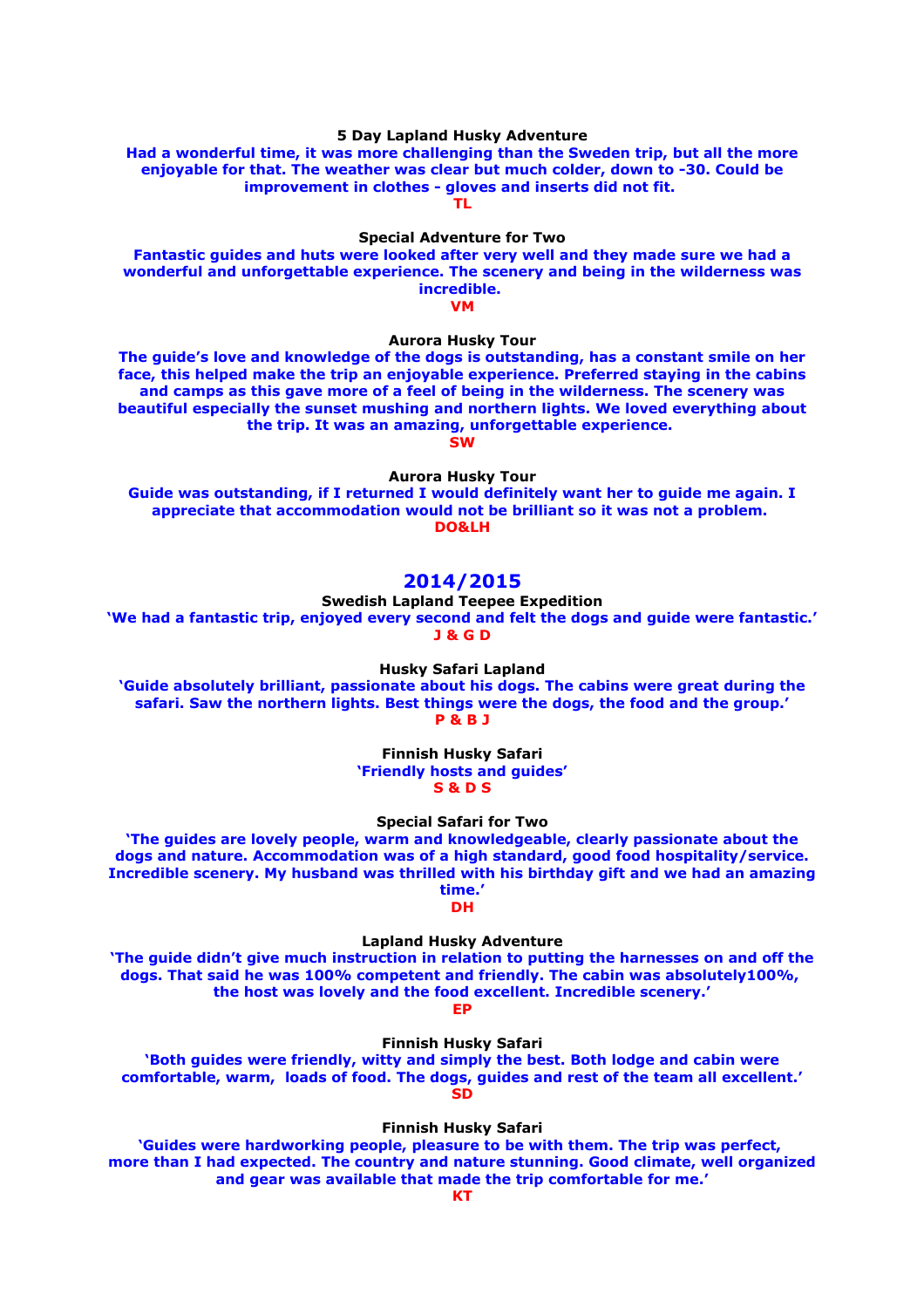**Finnish Adventure Safari**

**'Exceptional guide, she is highly passionate, professional, well planned and takes responsibility. The food was excellent. The cabins were charming, well furnished and cared for. Enjoyed staying on the farm and feeling part of the family, understanding the dogs. Even more welcoming and beautiful than anticipated.' R & L**

#### **2013/2014**

**Swedish Lapland Husky Tour 'Hands on experience, with right balance of assistance and doing it for yourself' N & C P**

**Special Safari for Two 'Made very welcome at hotel and sledding. Would strongly recommend. Guide friendly, lovely man' PB & TM**

> **Five Day Lapland Husky Adventure 'Best thing was the wilderness experience' JM & KM**

**Lapland Husky Adventure 'Guides excellent knowledge, friendly and helpful. The dogs were amazing, great scenery. Would definitely go back to Finland.' BT & SS**

**Lapland Husky Adventure 'The best thing was finding out about huskies and finding out I was quite good at mushing. Have terrific respect for the dogs' JT**

**Finnish Husky Safari 'Excellent guides and cook. The dogs were lovely and friendly. It was great fun and challenging, sledding very fast through the woods.' P & E K**

**Aurora Husky Tour 'Expected very basic accommodation, for what it was it was great. Living the way hunters of old did, learning to do everything ourselves, and of course the dogs.'**

**AT**

**Special Safari for Two**

**'The guide made sledding appear effortless. His bond with the dogs is quite remarkable. Hotel was very clean and comfortable. Guides were extremely hospitable, great company, very knowledgeable about locality, natural habitats etc. ' EM & GA**

**Finnish Husky Safari 'Hotel and camp both were better than I had imagined. The dogs, people, scenery were all fantastic. Brilliant weather and good companions.' BG & AD**

**Special Safari for Two 'Both guides were really knowledgeable about the dogs and the wildlife around. Lovely hotel. Fantastic food and company. We had a brilliant weekend, it was a fantastic experience, we wouldn't change anything.'**

**NG & PC**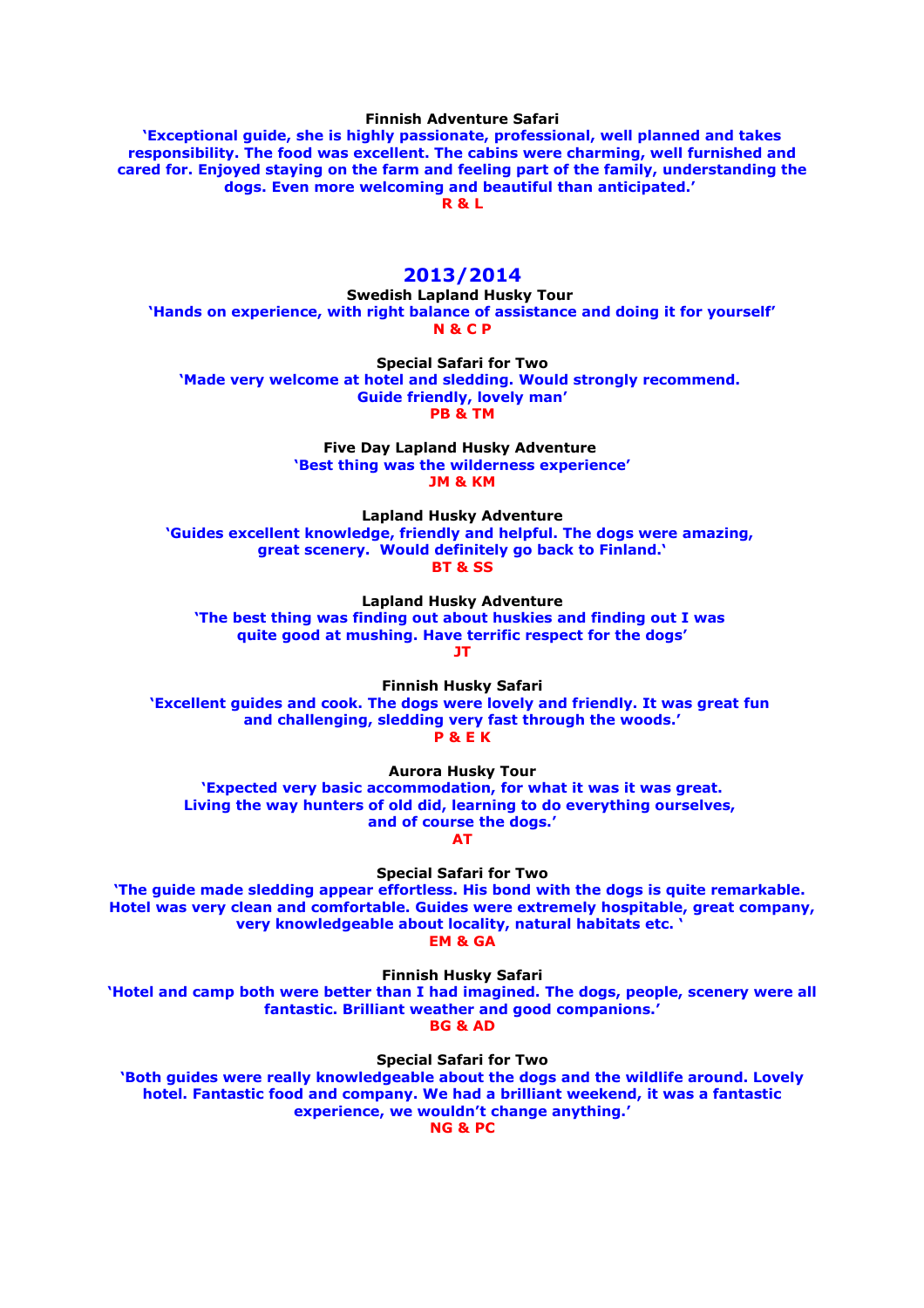# **2012/2013**

**Lapland Safari Week – Sweden 'You couldn't have asked for better guides. Very cosy and warm cabin, lovely location. Enjoyed the flexibility, the dogs, camp fires and food'. L, T & P.McC, Liverpool**

> **Swedish Lapland Husky Tour – Sweden 'Brilliant time, thank you'. 10/10 BH, Cheshire**

**Swedish Lapland Husky Tour – Sweden 'Couldn't be improved, the dogs, scenery, cabins, Northern Lights and sixfold symmetry snowflakes were amazing! 10/10'. LH, Northants**

**New Year Northern Lights Husky Tour – Sweden**

**'The dogs were lovely, well trained and affectionate, loved the cabins and the food was excellent. Sadly there was no showing of the Northern Lights but would not have changed anything about the trip'. CN, London**

**Northern Lights Husky Tour - Sweden**

**'Beautiful dogs, great guide in all aspects. Mix of weather some of which could be challenging, beautiful scenery and great saunas. Loved having lunch over a campfire and it was good to help out with all the chores, we made a great team'. M&L B, Buckinghamshire**

> **Swedish Lapland Husky Tour – Sweden 'Everything was great, perfect organisation!!! Ciao'. EP & MES, Italy**

**Northern Lights Husky Tour – Sweden '10/10. Wish it could have gone on longer' P&K S. Sheffield**

**Swedish Lapland Husky Tour**

**'This is a hands on tour with no luxuries. Wilderness is what I went for, and wilderness is what I got – just the ticket. The guide was superb. Loved all the scenery, lunch over an open fire and dinner by candlelight. Couldn't recommend highly enough'. BH, Darlington**

**Swedish Lapland Husky Tour – Sweden**

**'My 40th birthday present – it was perfect! Winter in Sweden, snow, sun -30 degrees, what do expect – it was great! Northern Lights were a bonus. Lovely dogs, well organised, friendly guides, a truly fantastic experience. Hope to be back for my 50th!'. C&P H, Dublin**

**Swedish Lapland Husky Tour – Sweden**

**'Great guide, very friendly, got us involved, good cook! Wonderful scenery, fresh air, amazing dogs, the sensation of sledding, it was marvellous. We loved it! It was wonderful, thank you.' PS & KA, Surrey**

**5 Day Lapland Husky Adventure – Finland**

**'Brilliant, weather, scenery, guides and dogs, couldn't get better – 10+/10'. TM, Sussex**

**5 Day Lapland Husky Adventure – Finland**

**'Wonderful guides, they couldn't have done more. Cabin exceeded expectations, great dogs, sauna and food, gelled well with other members of our group. Fun looking after your own team of dogs. Great scenery and weather'. A&C K, Surrey**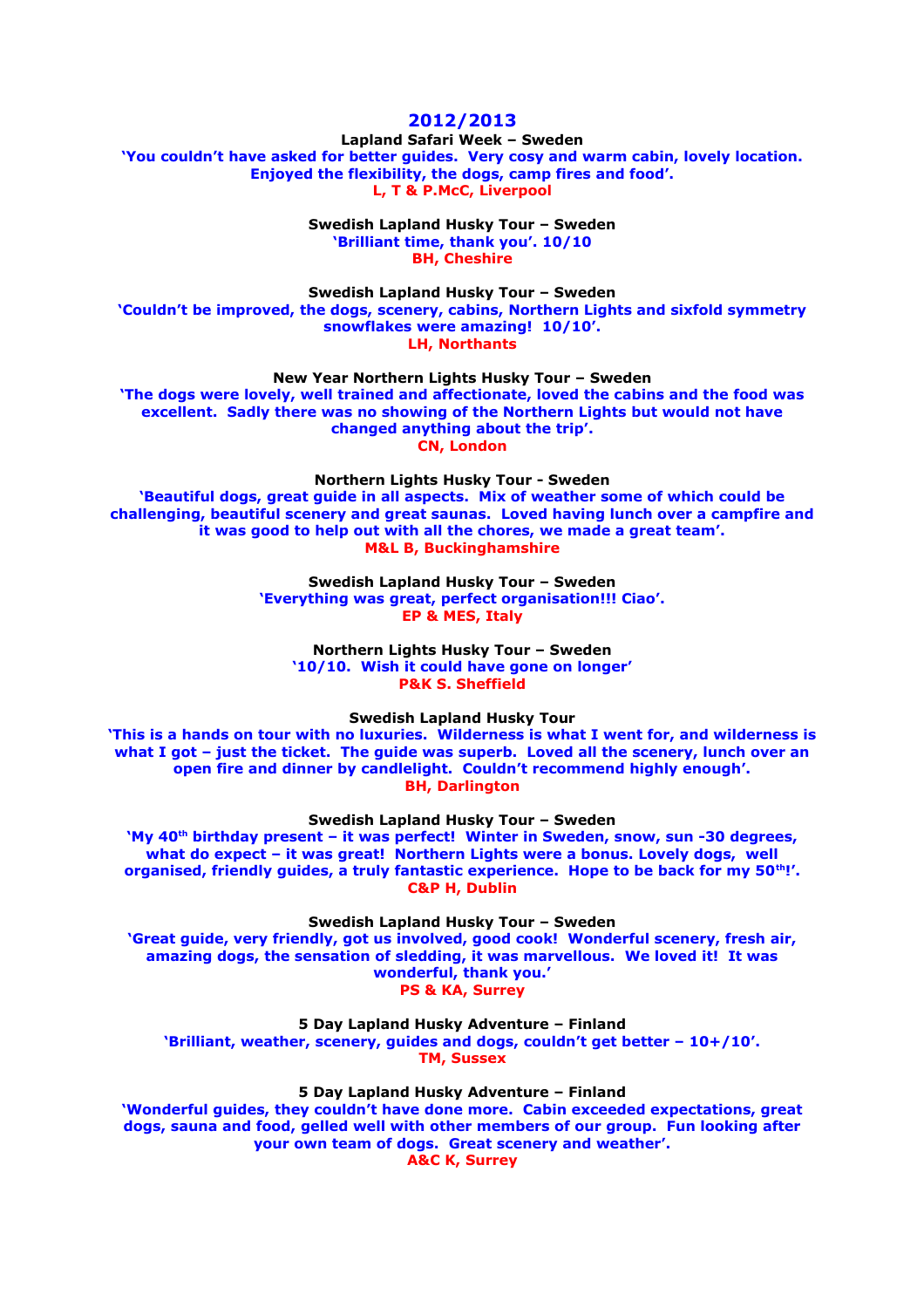**5 Day Lapland Husky Adventure – Finland 'Was exactly what we wanted. Helpful guides and great company, tried to cater for all our needs. Very tasty food – a great trip. 10/10'. S&R W, Birmingham**

**Lapland Husky Adventure – 7 days – Finland 'Lovely guides, spectacular scenery, good food, wonderful company, great fun, a very special week. Many thanks'. DH, Australia**

**Lapland Husky Adventure – 7 days – Finland**

**I had an amazing time, thank you so much. Everything was wonderful, the guides, dogs, scenery and the whole group just got on so well'. PO, USA.**

**5 day Lapland Husky Adventure – Finland**

**'The trip more than lived up to our expectations, a fun and worthwhile experience – we will be back**

**KM & JB, Middlesex**

**Special Safari for 2 – Finland Excellent 10/10 IM & NT, Winchester**

**Special Safari for 2 - Finland Fantastic time, thank you. 10/10 JK & TH, London**

**Special Adventure for 2 - Finland**

**We felt we had more than just a Husky Dog Adventure, it was a real Finnish experience. The guides were wonderful. The whole experience was far more than we expected. We will be returning. S&I MS, London**

**Special Adventure for 2 - Finland**

**Absolutely wonderful and so different, food, lifestyle, wonderful. This holiday far exceeded our expectations. The dog sledding, hosts, location, scenery more than compensated for the lack of Northern Lights. It was a magical experience. Thank you. We will be more than happy to pass on your details to our friends and colleagues. S&C E, Surrey**

**Yukon Husky Tour – Canada**

**Weather unusually cold for time of year -30 degrees but the suit and boots kept me really warm. Great hospitality and dogs. Both guides are veterans of the Yukon Quest and had much to teach me. JD, Southampton**

> **Norwegian Mountain Safari Storlien – Norway Fantastic time, was treated like one of the family. 10/10 DM, East Sussex**

# **2011/2012**

**Lapland Husky Adventure – Finland "Excellent trip, GREAT experience, would recommend to anyone!" TW, SM, MC, & ML, London**

**Lapland Husky Adventure – Finland**

**"This holiday was all I could have hoped for and more. Markku & Mari were perfect guides/hosts, as were the hosts at the inn, everything was perfect, the Scandinavians know how to do things properly. One of the highlights was being able to watch the Aurora Borealis dance across the skies."**

**KC, Cumbria**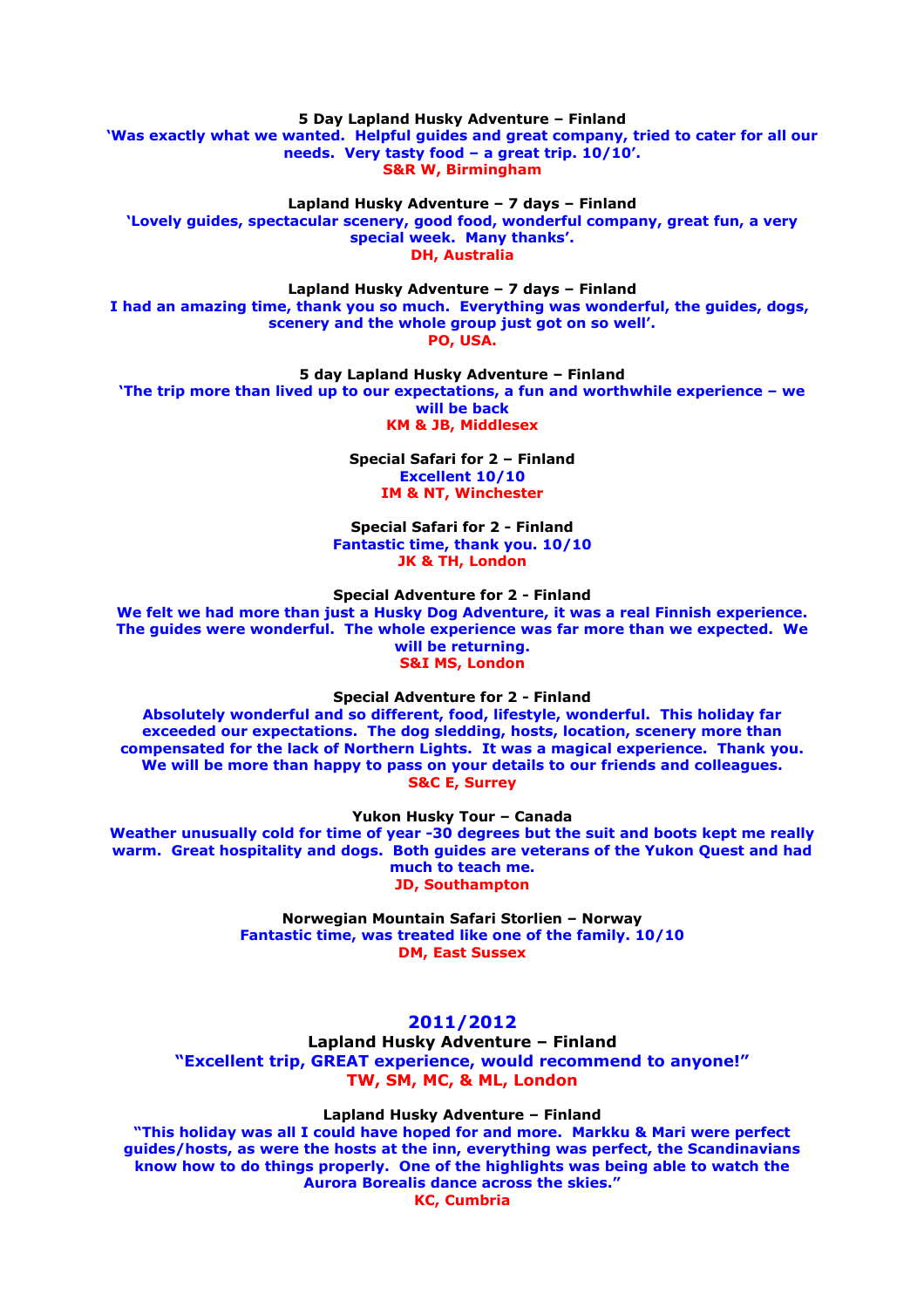#### **Special Adventure for 2 – Finland**

**"Thanks for superb trip – I have travelled much around the world and this was up with the best! Guides were superb and the cooking was excellent. The dogs, isolation of cabin and guides were just perfect." P&J C\_S, Dorset**

#### **Bespoke Special Safari for 2 – Finland "An excellent holiday – many thanks! 10/10" R&K C, Lancs**

**Special Safari for 2 – Finland**

**"The trip was amazing! Wonderful guides who clearly loved their environment and the dogs were beautiful and much loved and cared for. The sauna was fab and the food gorgeous. Nothing was too much trouble, it was a fabulous adventure. Many thanks for organising everything." J&M H, Isle of Man**

**Husky Safari in Lapland – Finland**

**"Guides, accommodation, dogs, food – 10/10. Northern Lights were amazing. Glad the guides didn't 'baby us' – we all had to get stuck in and help!" RT, M&G H, Kent**

**Finnish Adventure Safari**

**"Superb guide, gentle, kind, caring, hardworking with a great sense of humour. Perfect in every way. Dogs as always were the huge attraction (my second time here as you know). Perfect, thank you!" PO'S, London**

**4 day Husky Safari – Finland**

**"This trip was so wonderful. I was out taking early morning photos of my team of dogs. The peace gliding through the snow through the forests was truly wonderful, I understand why people keep going back for more. I was well looked after and cared for. We were all looked after well on the farm in a friendly and informal manner. Many thanks for all that you did in organising this trip and for keeping it a secret from me!" SY, Dorset**

**4 day Husky Safari**

**"Just to say I had an amazing time and will be taking my girlfriend with me next time! Thank you for all your help and guidance." AR, East Sussex**

**Husky Ski Tour Expedition, Abisko to Nikkaluokta – Northern Sweden**

**"Overall a very good trip, definitely an adventure more than a conventional holiday – so we got what we wanted. Barbara was a fantastic guide – really couldn't be better. Dogs were great, we had no idea what they were capable of! Camp fire type food and you need to be fit to go on this trip. Overall a great and memorable trip – thanks!" C&C CG, Surrey**

**Winter Snow Adventure**

**Charming guides, really friendly staff. Huskies were great and the snowmobiles. The trips are tougher than some people thought but we really enjoyed them. Wilderness hut very rustic but a great adventure. Thanks. L&S P, Surrey**

**Swedish Lapland Husky Tour**

**"Lovely lady guide who was very helpful, happy and funny. Told us all about their way of life and about her country. Warm and comfortable accommodation. Beautiful scenery, friendly people, wonderful huskies. We also enjoyed our day and overnight in Kiruna. Many thanks." D&L D, Dorset**

> **Swedish Lapland Mountain Tour "10/10 dog sledding experience with amazing scenery!" M&C S, Herts**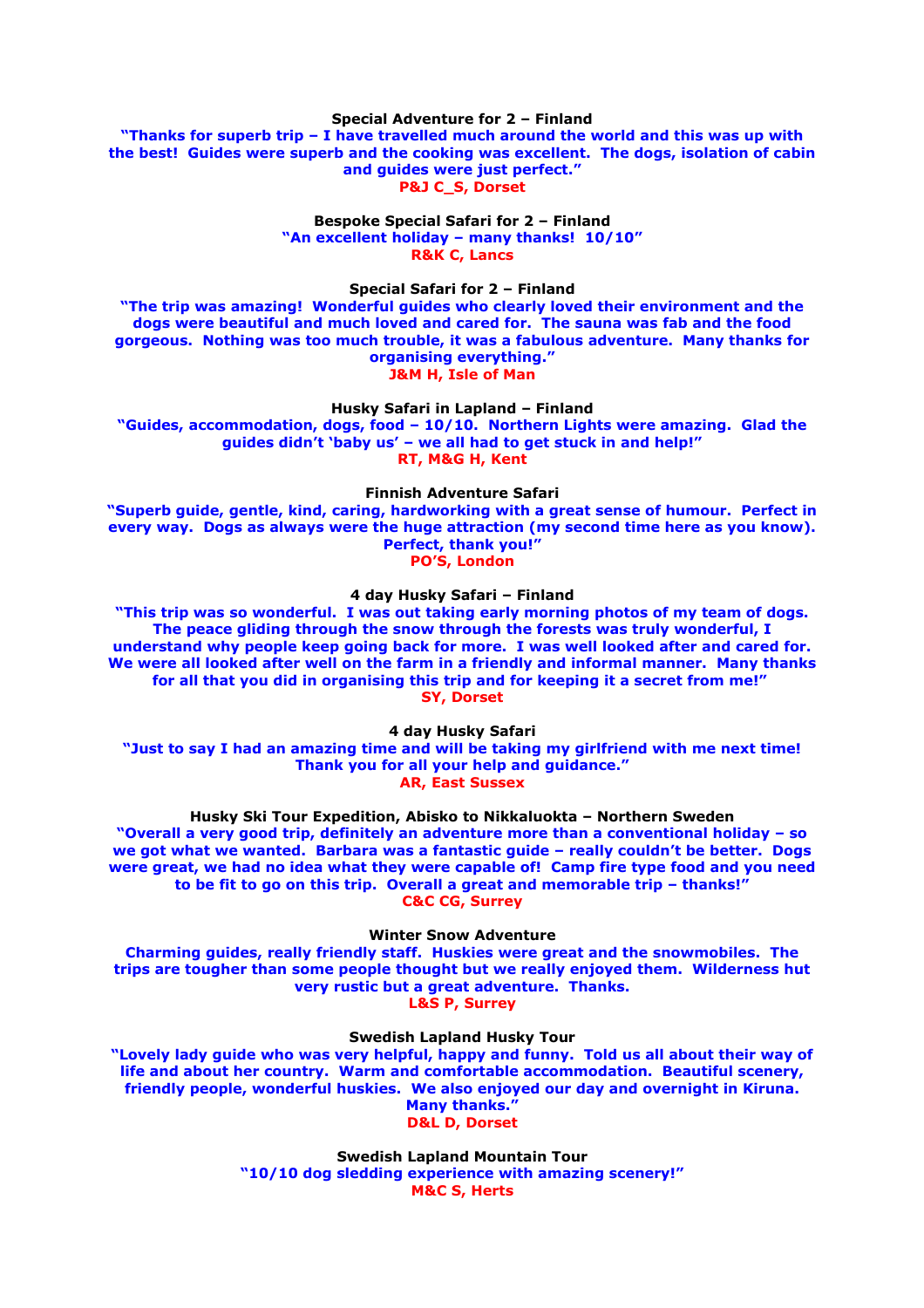#### **Swedish Lapland Husky Tour**

**"We had an absolutely brilliant time. Stephanie our guide was very friendly, capable, knowledgeable, great cook and helpful. It was a real 'hands on' trip, we didn't realise how much involvement there would be with the dogs. Your gear kept us very warm, and sometimes the cabins were almost too warm! We will be recommending your company and the experience to all our friends. Thank you very much." T&TL and RM, Bristol**

#### **Swedish Lapland Adventures**

**"Stephanie was a great guide and very helpful. Cabins were great and it was lovely getting up to keep the fire going. We enjoyed it all. The scenery was excellent, people, dogs, weather (cold & sunny). We had a great holiday and will definitely be going back." AM & MB, Scotland**

#### **Romantic Safari for 2 in Sweden**

**"We had a great time on our trip!! The accommodation was lovely, even the wilderness lodge which was really cold to start with. Our guide was very friendly and helpful. The huskies were awesome-we were amazed about how strong they are and how much they love what they do which is run, run, run!!! The food was incredible, never imagined I would be eating reindeer and moose but everything we tried was really good! We will definitely be back. Thanks again."**

**C&J N, Northampton**

# **2010/2011**

**5 day Husky Safari – Finland "Awesome dogs, guides, people, scenery & food, 10/10." W&A R, London**

**4 day Husky Safari + snowmobiling & reindeer farm visit – Finland "Fantastic guides with excellent knowledge of area, beautiful scenery, great food, lovely dogs. Best holiday ever – thank you for helping us plan it. We'll be back!" GH-L & EW, Derby**

**5 day Husky Safari – Finland**

**"Excellent guides, nothing was too much trouble. Scenery was out of this world, everything was great – definitely the best holiday I have ever had – I want to move to Finland" – Connor – aged 14 years." NF, SH & CH, Essex**

**5 day Husky Safari – Finland**

**"Nothing disappointed – the guides & staff were knowledgeable, friendly but unobtrusive, they had grace and humour, they were lovely and had an easy but efficient approach. Healthy, happy dogs, obviously much loved by the guides. The food was wonderful and the farm and lodges were atmospheric and comfortable. Best holiday I have ever had. I have booked again to go next year!" P.O'S, London**

**4 day Husky Tour – Finland "Great professional, friendly guides who obviously love what they are doing and their dogs. The setting and service was great, not commercialised at all – loved the nature and the cabin without electricity, great team spirit. 10/10." SV & RS, London & Germany**

**4 day Husky Safari – Finland**

**"10/10. Great guides, dogs, accommodation and food. It was a great trip, well worth the effort of getting there – thoroughly recommended – many thanks." LR, Bristol**

> **4 day Husky Safari – Finland "10/10 for everything" JL & JL, London**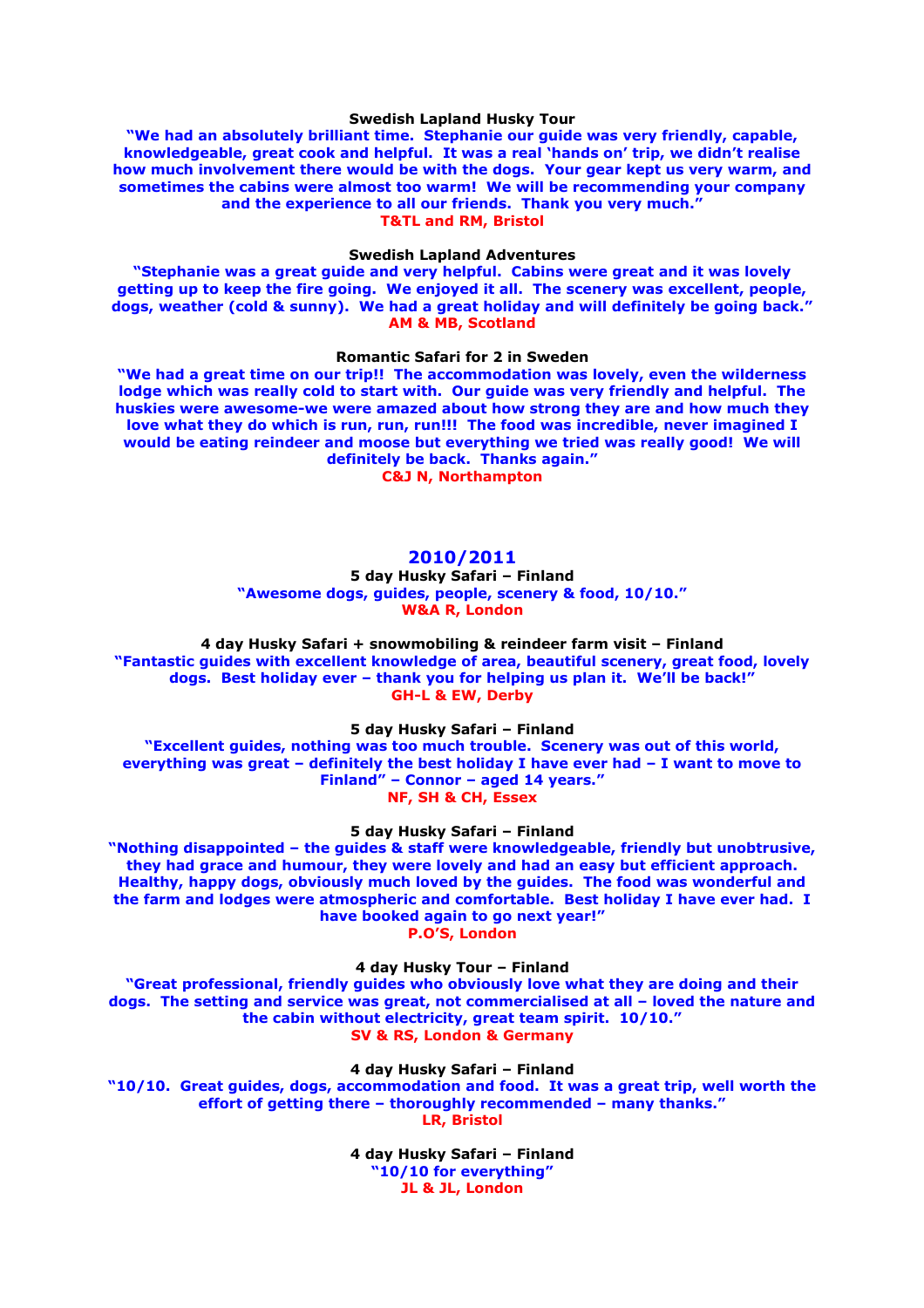**4 day Husky Safari – Finland**

**"Great people and dogs. Fantastic trip Gill, we had an amazing time, everything was perfect. Thank you very much to you and all the guys in Finland – Perfect!" LM & HPM, Hornchurch**

**5 day Husky Safari – Finland**

**"Fantastic guides, patient and gentle people, wonderful, friendly, hard working dogs, all fantastic. Brilliant holiday – thank you." MU, Essex**

**4 day Husky Safari – Finland**

**"Both guides were terrific and the scenery, dogs and other clients were great. Well organised from start to finish. Thank you. 10/10." SA, London**

**5 day Husky Safari – Finland**

**"Lovely, friendly, approachable guides, good fun and very knowledgeable with excellent english. Beautiful scenery, amazing dogs, everything exceeded our expectations. We had a surprise birthday tea which was very kind and thoughtful. Accommodation was clean, comfy and warm and we especially enjoyed the saunas." JS & LW, Cheshire**

**Finnish Adventure Safari – 8 days**

**"10/10. Great guides, accommodation, dogs and scenery. Thanks. It was so good I have booked again for next year". GS, Isle of Man**

**Norwegian Mountain Tour – Storlien**

**"Dog sledding was brilliant as was the scenery, would have liked different food". L&V McK, Harrogate**

**Private Husky Expedition for 2 – Norway**

**"Very experienced guide, we enjoyed our time with him enormously. Accommodation was good and very authentic. Scenery and dogs were amazing!" NR & GK, Herts**

**Lapland Husky Adventure – Finland**

**"Great guides, funny and sociable and Mari is an amazing cook! Great dogs - an amazing experience. Best holiday ever!" HN & PBS, London**

**Lapland Husky Adventure – Finland**

**"Quiet but great guide, great people, great food, great place and great dogs. Would love to do it again – it was awesome despite the – 37 degrees!" JG, Derby**

**Lapland Comfort Safari – Sweden**

**"Both guides were fantastic and dedicated – nothing was too much trouble for them – great on all accounts. The dogs, scenery, food and accommodation were just fantastic – it could not be improved. Send more people there!! 10/10." AW & JH, Ilkley**

**Swedish Lapland Adventures**

**"10/10. Lovely knowledgeable guide, great dogs and sledges and excellent quality snowmobiles. Just the experience we wanted" G&L R, Middlesbrough**

**Swedish Lapland Adventures**

**"Everything was great – thanks. Such a beautiful place and very friendly people. Very enjoyable holiday – thanks!" FF & JH, London**

**Swedish Lapland Adventures**

**"10/10 – Great mix of scenery and variety of terrains for the sledding trails. We had a fantastic time throughout, it was very special – thanks. Difficult to improve." L&J M, Epsom**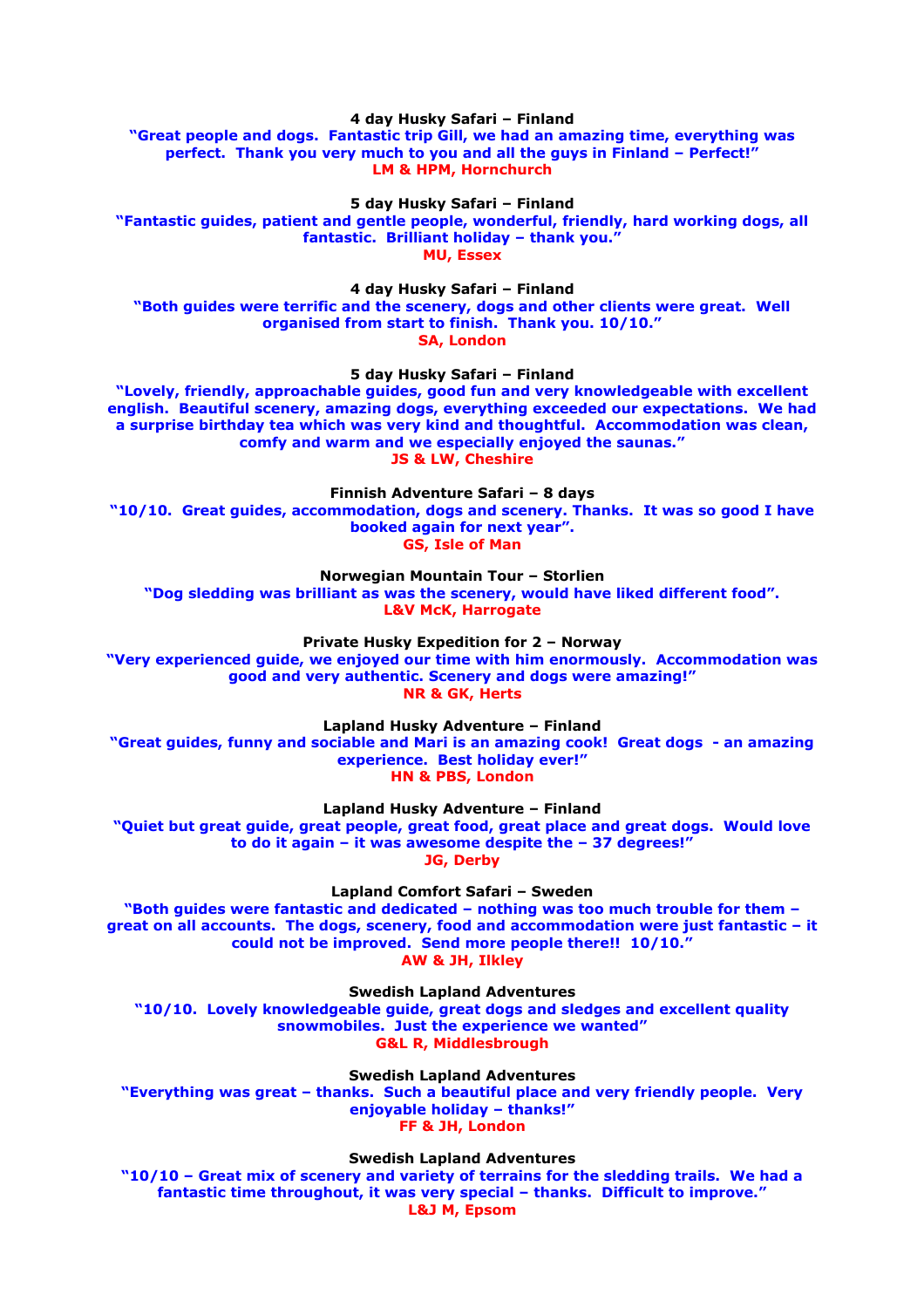**Swedish Lapland Midwinter Tour "Amazing experience, very friendly, helpful guide, amazing scenery & dogs, we had a lot of fun – it was fabulous – thank you." AP & PW, Northants**

**Swedish Mini Husky Expedition "10/10. The whole trip from start to finish was well organised with great guide, dogs, and good food and accommodation. Thank you." S&L D, Chester**

**Swedish Husky Adventure**

**"10/10. Our guide was very skilled, knowledgeable and patient. All accommodation of a higher standard than anticipated. Weather was great. A great all round experience, very hands on with the dogs. Thank you." NO & NMcK, Buckinghamshire**

> **Swedish Husky Adventure "10/10. We had a brilliant time – thanks." NS & BN, London**

**Special Safari for 2 – Finland "10/10. Great guides, amazing, dogs, amazing food, it was fantastic. We loved everything about it, it was great fun – thanks." DLB-S & LW, High Wycombe**

**Special Adventure for 2 – Finland "10/10. Overall a wonderful trip, enjoyed all the interaction with our guides and the dogs, great scenery and food – perfect!" M & C G, Cheshire**

> **Special Safari for 2 – Finland "Wouldn't have changed a thing – we loved it – many thanks!" T & Z E, West Sussex**

# **2009/2010**

**Finnish Adventure Safari - Finland "Guides amazing, dogs had such lovely personalities, best holiday of our lives" J&P H, Shrewsbury**

> **Jamtland Expedition - Sweden "Wonderful time – great guide" DG, Plymouth**

**Swedish Lapland Mountain Tour - Sweden "Great scenery, friendly guides and dogs – a great holiday! NH, Horsham**

**Swedish Lapland Husky Adventure "Beautiful scenery, dogs, friendly guide and we were warm all the time!" MM & SL London**

**Swedish Lapland Mountain Tour "Brilliant guide, well organised and lively, excellent weather, scenery and dogs" JD, Dorchester**

**Karelian Wilderness Safari - Finland "Personalised service and their hospitality was faultless 10/10 for everything!" D&D W, Bedfordshire**

> **Kuhmo to Hossa Safari - Finland "This is one of the best holidays we have ever been on " R&S M, Berkshire**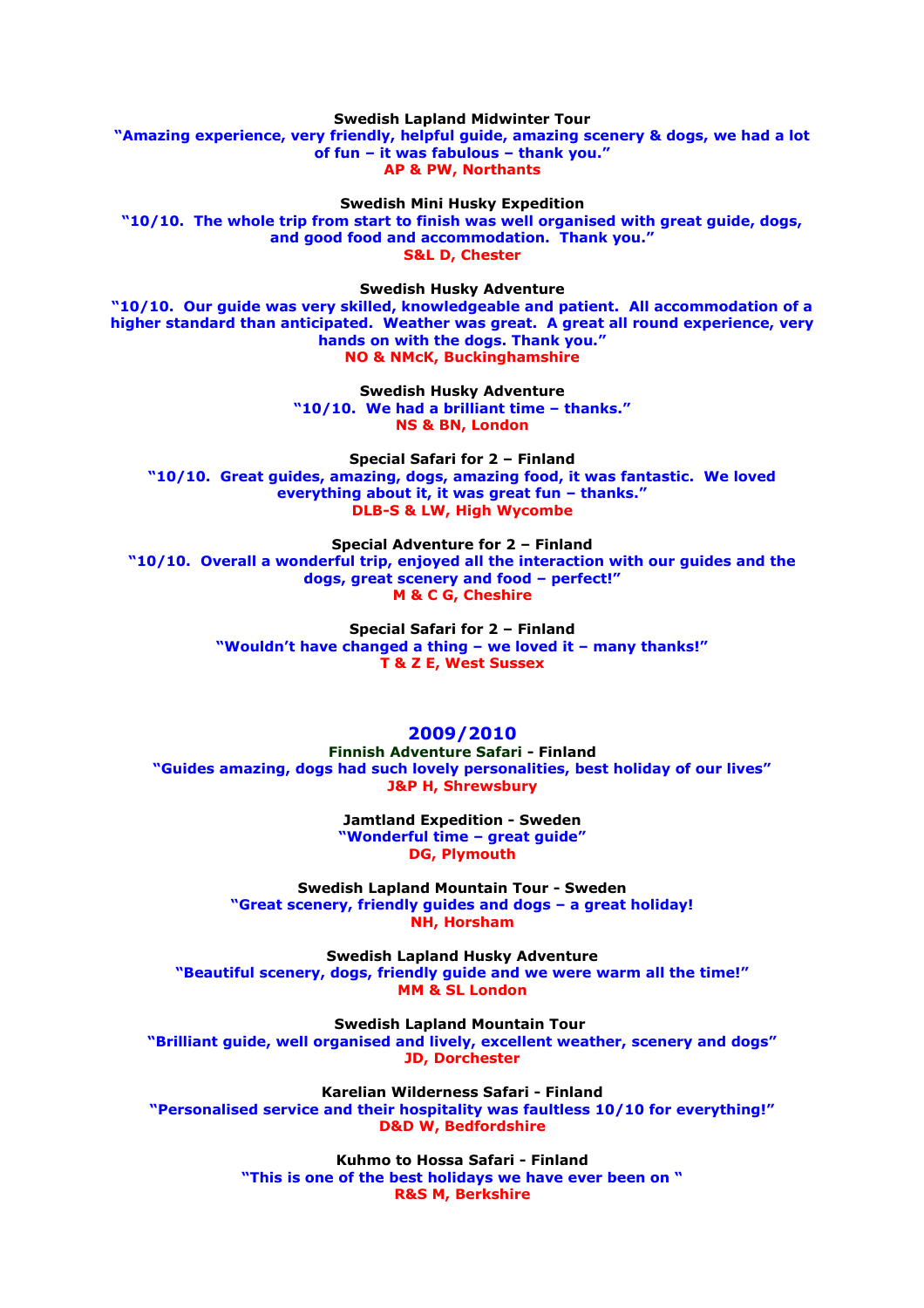**Abisko National Park Expedition - Sweden "Brilliant guides, great dogs, food and huts. We had a ball – thanks!" VW & AMF, Scotland**

**Finnish Adventure Safari - Finland "We had a great holiday, everyone was really nice and efficient. The whole trip was a great experience – thanks. Mrs & Mrs Q, Herts**

**Winter Adventure in Canada "Everything was fantastic, wouldn't have changed anything – thank you!" DS & KW, Cheshire**

> **8 day Husky Adventure - Canada "The whole trip was so amazing – thanks" KS & KD, Wiltshire**

**Norwegian Mountain Safari - Storlien "Excellent guide, dogs, a very memorable experience. Would recommend you as a company and the trip we did – thanks!" AO, Hertfordshire**

**Husky Safari for 2 - Finland**

**"Both guides went out of their way to make sure our needs were met and really looked after us. Great trip – loved it but the main thing was that we completed the charity challenge. Many thanks" Anne Mawdsley & Jo Kaddish – Raynauds & Scleroderma Association www.raynauds.org.uk**

**Norwegian Mountain Safari - Storlien**

**"Beautiful country, can't describe, was better than we could ever have imagined. Dogs, guides, scenery, whole experience will live in our memories for ever." B&L McP & PA, Nottingham**

> **Swedish Lapland Husky Adventure "The dogs, sledding and the wilderness were amazing." DB, Lancashire**

**8 day Husky Adventure - Canada "Everything was 10/10 – the adventure, scenery, getting away from it all, all the staff at the ranch and of course great dogs!." L&M S, Surrey**

**Norwegian Mountain Safari - Storlien "A truly amazing holiday, everything was wonderful, we wished we could have stayed longer. We take the happiest memories to last a lifetime" The G. family, Staffs**

**Husky Safari for 2– Finland**

**"The hospitality provided by both was superb, we were made to feel so welcome and nothing was too much trouble. The guides, huskies, cabin, hotel, scenery and food were all fantastic. A very well organised holiday, would have liked a few more days.!" P&L L, North Yorkshire**

**Swedish Lapland Mountain Tour**

**"Excellent trip, our guide was terrific, really made the holiday. Getting into the wilderness was great – we enjoyed our trip immensely." WK, Dorset**

**Swedish Lapland Husky Adventure "A very lovely place to go away, everyone really friendly and helpful, dogs amazing!" A&L M, London**

**Karelian Wilderness Safari - Finland "The whole experience was incredible, good fun, would love to return!" C&A P, West Yorkshire**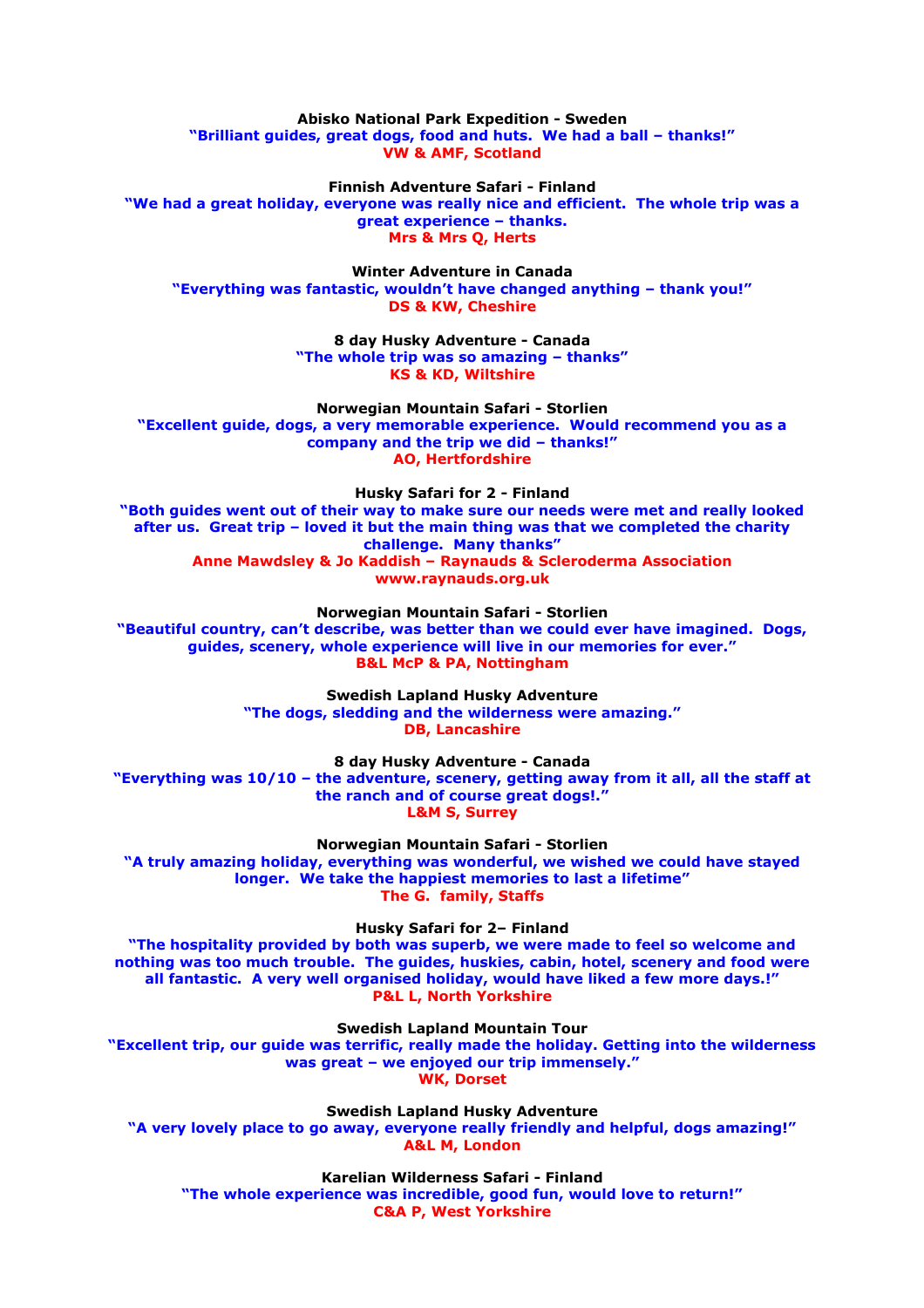**Husky Safari for 2 - Finland "It was our first winter snow holiday and we loved all of it and the food at the cabin was excellent!! Great guides, dogs, scenery and weather." A&A B, Surrey**

**Swedish Lapland Husky Adventure "A wonderful holiday, wonderful dogs, wilderness and we got to see the Northern Lights!!" K&P N and LN, London**

**Private Husky Expedition - Norway "Guides and team were very friendly and helpful, amazing scenery"**

**RM + son, Kent**

**Finnish Adventure Safari**

**"Fantastic trip, we were treated very much as house guests, dogs much loved and cared for. Loved the sauna and hot tub on the farm!! Food was great & the people wonderful" S&C H, Warwick**

> **Husky Tour for 2 – Finland "The whole experience was fantastic, couldn't have asked for more." C&L D, Bedfordshire**

**Karelian Wilderness Safari - Finland "Great experience, real hands on. Veronika's home cooked local cuisine was perfect! Scenery, dogs, guide, remoteness – 10/10" PW, Kent**

# **2008/2009**

**4 day Husky Adventure - Sweden "Fantastic, thrilling, first class holiday, very satisfied customers!" NB & family, Sussex**

**Husky tour for 2 - Finland "Great guides, cabins, dogs, thoroughly recommended – we'll be back" N&C R, Berkshire**

> **Swedish Lapland Mountain Tour "Spectacular trip!" TM, Sussex**

**Husky Tour for 2 - Finland "The huskies, snow and silence – best holiday we have ever had!" DC & CM, London**

> **Husky Tour for 2 - Finland "Great trip, fantastic guides, lovely lodge – thanks" KG & SC, Bristol**

**Norwegian Mountain Tour - Sylane "Great guide, patient, humorous and adaptable, Good food, lovely dogs. A fantastic experience!" M&R T, Scotland**

**King's Trail North Expedition - Sweden "Once in a lifetime, amazing experience. Superb guides, brilliant dogs, far beyond our expectations!! Amazing! Highly recommend!! Northern Lights – Wow!! Full details at:<http://www.theepochtimes.com/n2/content/view/20855/> [TB & SE, London](http://www.theepochtimes.com/n2/content/view/20855/)**

**Husky Tour for 2 - Finland "Wonderful time, superb dogs, couldn't have wished for more helpful and pleasant guides!" P&S F, West Sussex**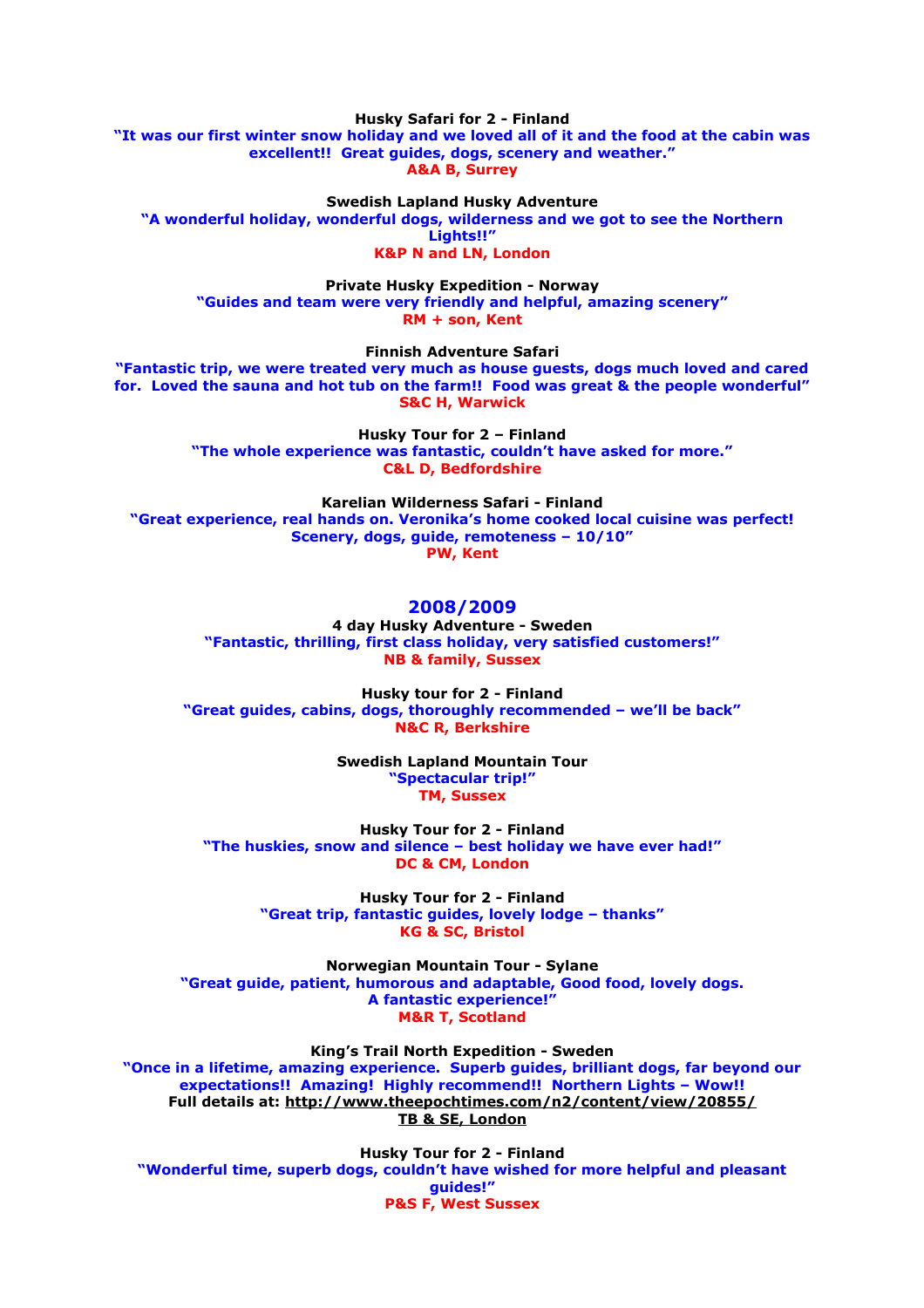**2 centre trip in Finland "Brilliant 2 weeks, everything very well organised for us – you did a great job as usual!" Mrs & Mrs Q, Herts**

**Husky Tour for 2 - Finland**

**"Excellent guides, lovely dogs, loved the wood fired sauna. Would love to do it all again but for longer. Great trip – thanks!" DD & ES, Middlesex/Russia**

**Taivalkoski Wilderness Safari - Finland "Trip was superb. We ate like kings, the dogs were great, the snow was perfect, the cabins were rustic, it was everything I wanted!" SB, Northern Ireland**

> **Norwegian Mountain Tour - Storlien "We had a fantastic trip, everything 10 out of 10 – thank you" JS, Peterborough**

**Swedish Lapland Mountain Tour "Amazing!! – thank you. Please switch the Northern Lights on for next time though" LRC, London**

**Karelian Wilderness Safari - Finland "Really good, friendly and knowledgeable guide, very comfortable accommodation and very good food. Beautiful dogs." TB, Cambridge**

**Husky Safari in NW Finland**

**"Amazing trip, all cabins excellent, clean and well stocked. Our guide was really great. Delicious food and fabulous dogs. Thank you for all your help. SS, Cheshire**

**Kuhmo to Hossa Safari - Finland**

**"The huskies were fantastic, more than we could have dreamed of and the remoteness, wonderful. All accommodation was really lovely, the guides and people couldn't help you enough, excellent food. Stunning scenery." KJ & JS, Warks**

> **4 day Husky Adventure – Sweden "Fantastic trip, great scenery, weather and dogs." P&T H, Warks**

**Wild Reindeer Safari – Finland "Exciting, fun, one of the best experiences in my life. I will book again for next year!" EH, Yorkshire**

**Abisko National Park Expedition – Sweden**

**"The guides were amazing, so friendly and made the trip really special. The whole thing was a 'journey' great people, great dogs, beautiful place, fun trip." JM & LM, Essex**

**Norwegian Mountain Tour – Storlien**

**Wonderful location and surroundings. Forgot about the 'real world' for a few days. Great guides, lots of fun (and hard work too), excellent food and the camping was an experience!! Couldn't have asked for more – First Class!!" J&K G, London**

> **Norwegian Mountain Tour – Storlien "The whole experience was incredible!" L&C D, Yorkshire**

**4 day Husky Adventure – Sweden "Excellent trip – 10/10" IH, Essex**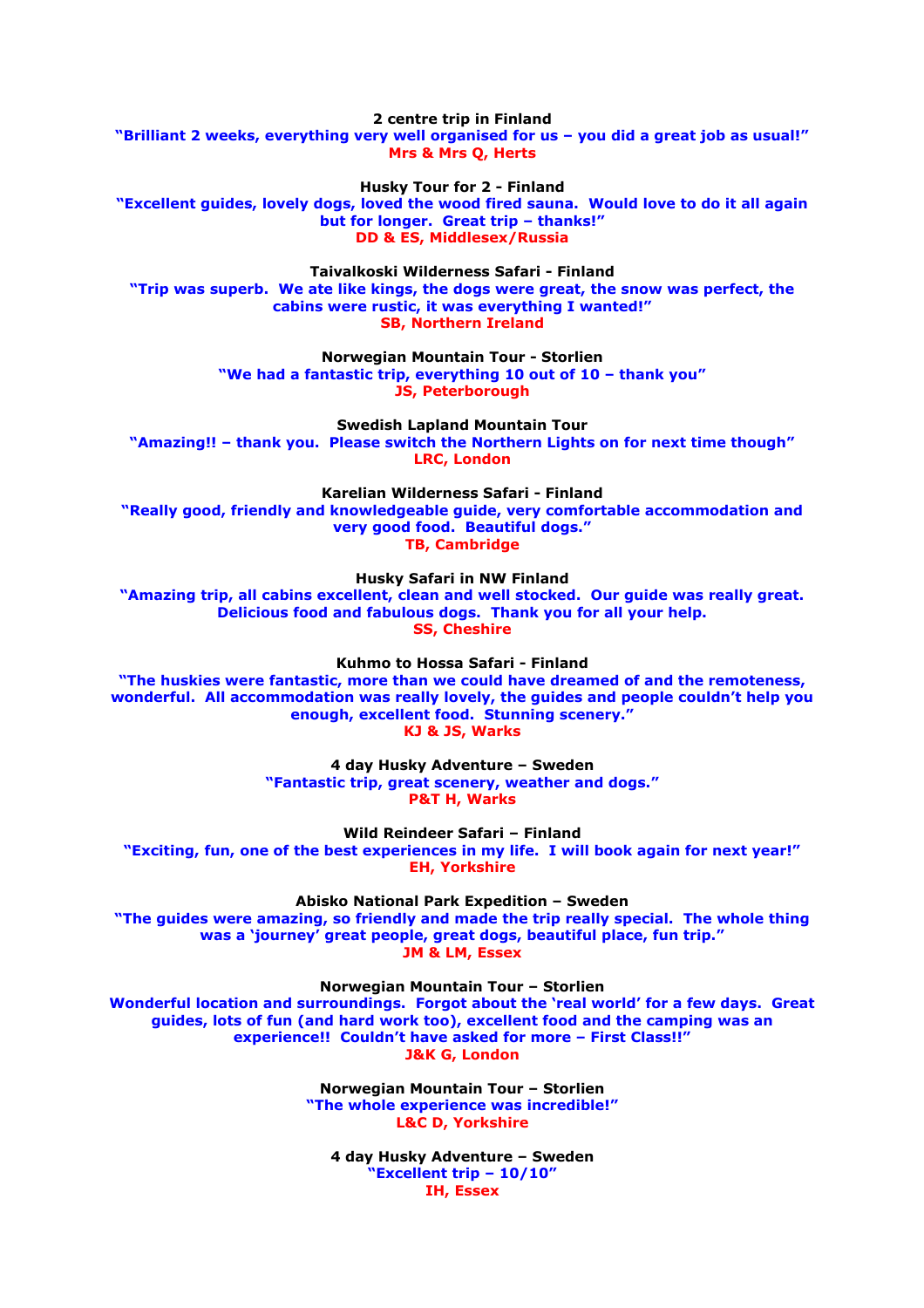**4 day Husky Adventure + Northern Lights Snowmobile Tour – Sweden "Absolutely amazing experience, unforgettable, the dogs, sledding, magical fairy landscape, northern lights, helping with chores etc…all on our first anniversary night!! Thank you so much for helping us out with everything!" PA, London**

**Arctic Coast Expedition – Norway "Polar storms, sunny days, minus 35C + the Northern Lights – amazing weather mix! Stunning place, awesome guide and dogs, fantastic trip despite tough terrain and conditions!" R&E T, London**

**Norwegian Mountain Tour – Fjergen "Excellent guide, dogs and scenery. Excellent intro to dog sledding" JS, Cheshire**

**Husky Tour for 2 – Finland Guides, dogs – 10/10 – they had even baked me a cake for my birthday!! P&D F, Surrey**

**Norwegian Mountain Tour – Storlien Very helpful, encouraging guide, nothing was too much trouble, meals were good and plentiful. Beautiful scenery, getting to know the personalities of the dogs was brilliant!" J&A t, J&G S, Newport Pagnell**

> **Husky Tour in NW Finland – Christmas 2008 "Very well organised and great fun, will almost certainly go again!" JD, Cardiff**

**4 day Husky Adventure – Sweden "Amazing dogs and scenery, nice cabins, couldn't be improved except for maybe more comfortable beds. A&A M, London**

> **Husky Tour in NW Finland – New Year 2009 "Outstanding holiday with excellent guide –he was 1st class!" PM, London**

> > **Wild Reindeer Safari – Finland**

**"Amazing trip – excellent hosts, it was everything we could have hoped for, I would even go so far as to say that it was 'life changing'. Thank you for all your help in arranging the trip!"**

**I&K R, London**

**Norwegian Mountain Tour – Fjergen**

**"It was amazing to see such sparkling snow and be out in the forests/mountains. The whole experience was easily one of the most amazing experiences of my life even though I fell off 3 times! Will recommend to everybody!" AS & ND, London**

**Norwegian Mountain Tour – Christmas**

**"Fantastic holiday! Guides made us extremely welcome and were very interesting. Perfect weather couldn't have hoped for better! Experiencing a proper Norwegian Christmas is a memory we will treasure! IH and family, Berkshire**

**Norwegian Mountain Tour – Storlien**

**"Very welcoming and I was looked after very well, really nice food. Fun night out in tent, dog sledding in moonlight was amazing, so were the dogs. Very lucky with the weather too!"**

**SL, Cambs**

**Winter Adventure Week in Harriniva – Finland "Very friendly and helpful people, nothing was a problem. Best holiday ever :o) " AD, Cheshire**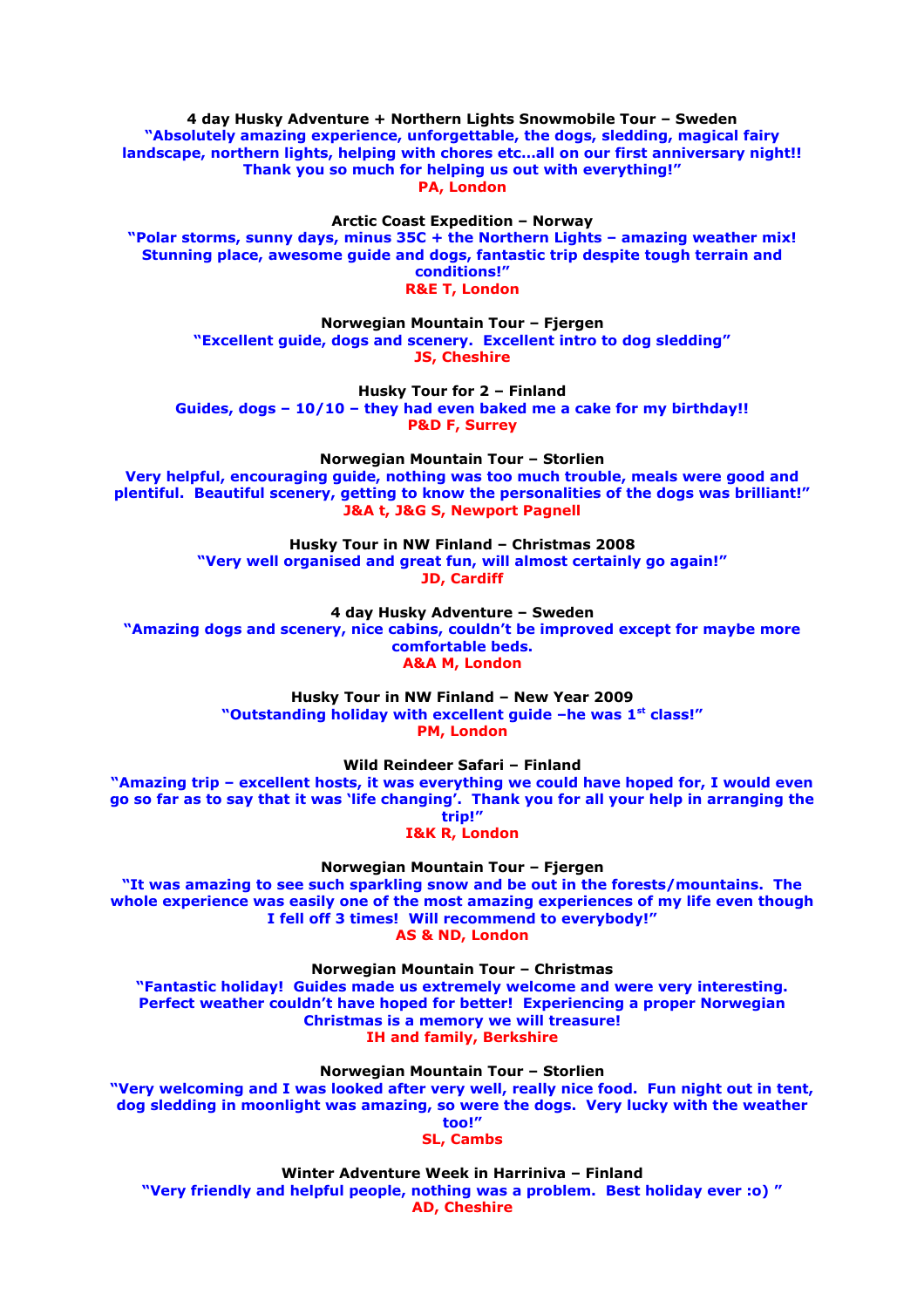**4 day Husky Adventure – Sweden "Amazing experience, very funny guide, great dogs and wonderful scenery. The best!!! Thanks for all your help in planning this." JN & family, Wirral**

**4 day Husky Adventure – Sweden**

**"It was like being on another planet, a truly memorable and enjoyable experience. Our guide worked incredibly hard to make it a fantastic experience. Thank you Gill for all your help and advice too! Met some great people as well!" JR, Burton on Trent**

**Norwegian Mountain Tour – Fjergen**

**"Thank you for organising the trip for us, we had a fantastic time and loved meeting the dogs and going sledding. Beautiful scenery" H&L M, Kent**

#### **2007 / 2008**

**"Trip was absolutely awesome, excellent guides and the experience was out of this world. Thanks!!!" SW, London**

**"We had the best time, great cabins, superb food, wonderful dogs, I suspect we will be going again before too long – thanks!" The S. family, Dorset**

**"The dogs were fantastic, the guides fantastic, we loved every minute of our trip!" P & EC, Kent**

**"Thank you for the most fantastic holiday we have ever had – a truly unforgettable experience. None of us wanted to come home! " MS & family, Sussex**

**"Absolutely amazing week, everything exceeded our expectations. Our guide was fantastic and the food superb. Thanks very much!" VP & DW, London**

**"Beautiful scenery, lovely people and great weather- couldn't ask for more – I hope to go again sometime. Thank you so much!" HL, Devon**

**"Had an amazing time, can't believe it's over. We will definitely be going again. Thanks for all your help and advice, you made everything run very smoothly!" B & EC, Bedfordshire**

> **"The whole thing was a wonderful, amazing experience". T& PF, Surrey**

> > **"Excellent trip, wonderful experience" CJ & TR, Portsmouth**

**"Trip of a lifetime, would definitely go back – thanks!" LM & JW, Aberdeen**

**"Stunning scenery, brilliant guides, gorgeous dogs, food was great. It was hard work but it all made for a fantastic trip. Thanks for all your help in organising it!!" SA & MC, London**

**"I've travelled all over the world but never found anywhere so perfectly beautiful – breathtaking. The dogs….the snow…the scenery…the guides…what an adventure"!! CC, Shropshire**

**"We had a simply fantastic time, great adventure. We even got to see the Northern Lights in our 'PJ'S' & snowsuits on the lake. Thanks for all your help!" K & JS, Herts**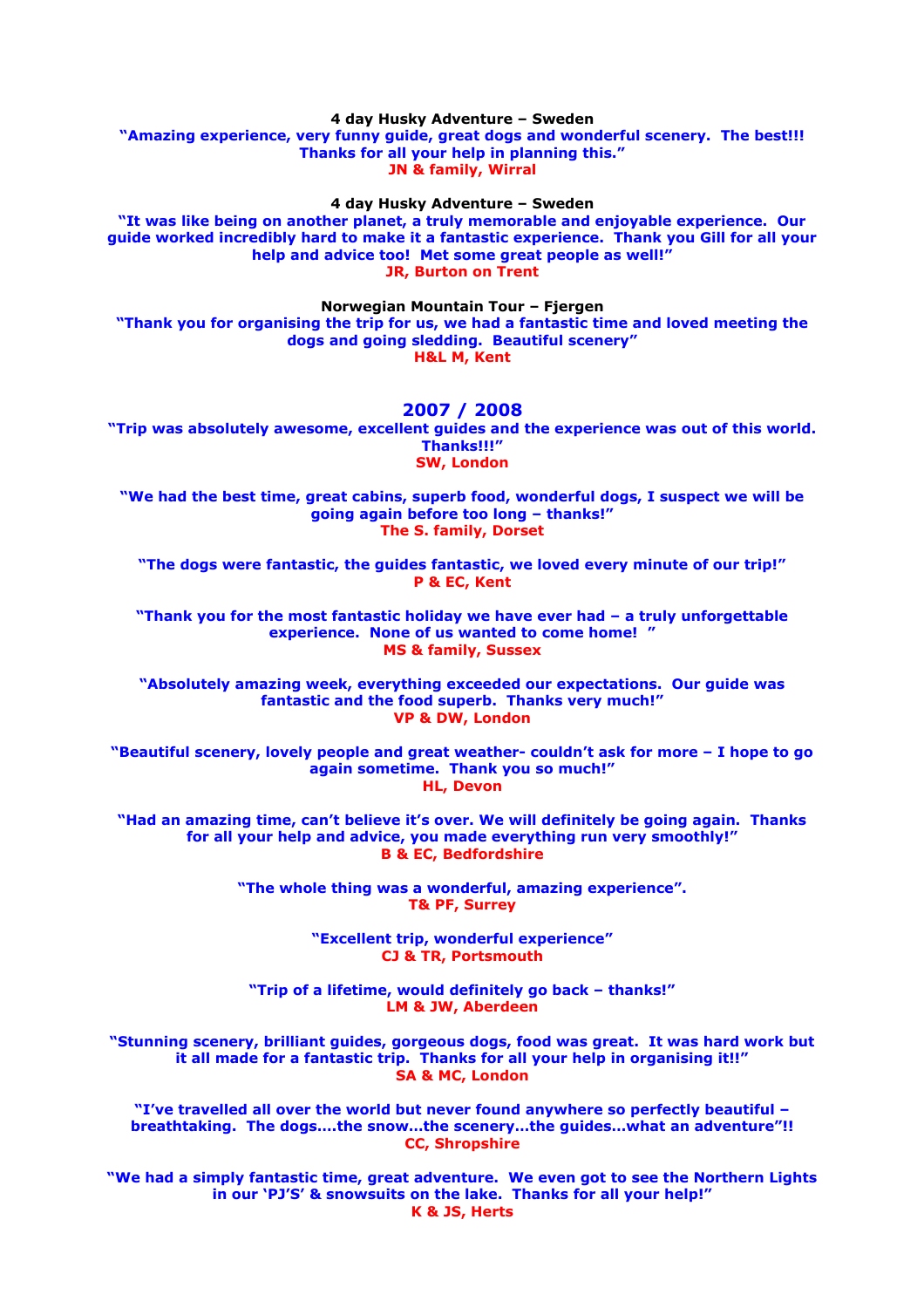**"Wonderful dogs, we had a memorable and fantastic time!" P & VB, London "We have had an excellent trip, well organised and you advised us well. The trip achieved everything we had hoped for. THANKS!!" M & TC and family, Surrey "Not having mobile phone service, being in the wilderness, back to basics – what an amazing place. Great guide etc…." JW & LS, Hereford "We are addicted to Norway – what an excellent trip! Our guide was a star, exceptional knowledge, kindness & ability. The dogs were lovely too." JG & family, Surrey "The guides were so friendly and took everything at our speed. The accommodation was amazing and the scenery and dogs stunning. Very well organised – thanks!" A & LB, Surbiton "Couldn't have been better – 10/10" P & CW, West Midlands "Fantastic holiday – the guides, location, weather and dogs – couldn't have been improved!!"**

**"We had a fantastic time, excellent guide who had us 'summed up' in the first few minutes and pitched everything at our level. We were in seventh heaven making fires, preparing dog food, chopping wood etc…it was all we had hoped for No doubt we will be back – thanks for everything!" The Y family, London**

**NC, Bristol**

**"The whole experience was excellent. Brilliant guide, the man to have in the wilderness and a great cook too!" SD, Cumbria**

**"Fantastic being up in Lapland, great guide, accommodation, scenery. My dogs were the best!! Perfect – thanks!" SD, London**

**2006 / 2007**

**"Fantastic trip, great value for money – a wonderful experience" MR, Inverness**

**"Great all round trip, always helpful, dogs were amazing, it was so hard to leave there" AGB , Herts**

> **"The trip was truly amazing" AK, Dublin**

**"I didn't realise how remote this area was, I really feel I have had an adventure. Fantastic trip – will recommend to all my friends" BC, Cornwall**

**"Superb holiday, magical, fantastic – thank you for arranging everything for us" A&J A, Somerset**

> **"I had a great time - would recommend it to anyone" DS, Suffolk**

**"Many thanks for a great trip – so glad I found you" SK, York**